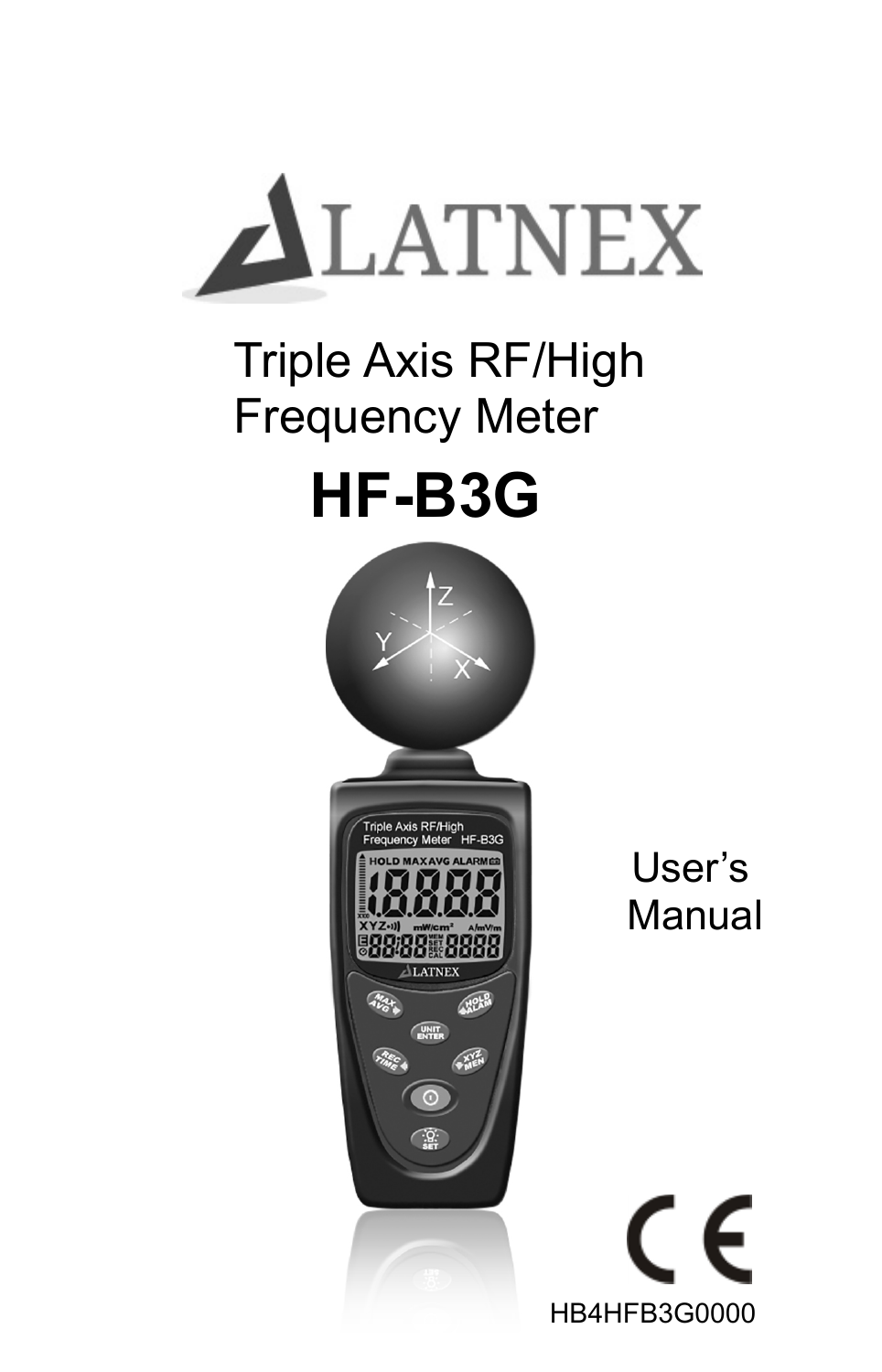### **Table of Contents**

| 1<br>$\overline{2}$<br>3<br>3.1<br>3.2<br>3.3<br>The characteristic of electromagnetic fields:  4<br>3.4<br>4<br>5<br>6<br>7 |
|------------------------------------------------------------------------------------------------------------------------------|
|                                                                                                                              |
|                                                                                                                              |
|                                                                                                                              |
|                                                                                                                              |
|                                                                                                                              |
|                                                                                                                              |
|                                                                                                                              |
|                                                                                                                              |
|                                                                                                                              |
|                                                                                                                              |
|                                                                                                                              |
| 8                                                                                                                            |
| 8.1                                                                                                                          |
| 8.2                                                                                                                          |
| 8.3                                                                                                                          |
| 8.4                                                                                                                          |
| Measurement Procedures and Preparation  13<br>9                                                                              |
| 9.1                                                                                                                          |
| 9.2                                                                                                                          |
| 9.3                                                                                                                          |
| 9.4                                                                                                                          |
| 9.5                                                                                                                          |
| Backlight Display and Reading in The Dark 16<br>9.6                                                                          |
| 9.7                                                                                                                          |
| 9.8                                                                                                                          |
| 9.9                                                                                                                          |
| 9.10                                                                                                                         |
|                                                                                                                              |
| 10.1                                                                                                                         |
| Setting the alarm limit value (ALARM)-2 19<br>10.2                                                                           |
| 10.3                                                                                                                         |
| 10.4                                                                                                                         |
| Auto Power Off Time function setup-5 22<br>10.5                                                                              |
| 10.6                                                                                                                         |
| 11                                                                                                                           |
| 12                                                                                                                           |
| 13                                                                                                                           |
| 14                                                                                                                           |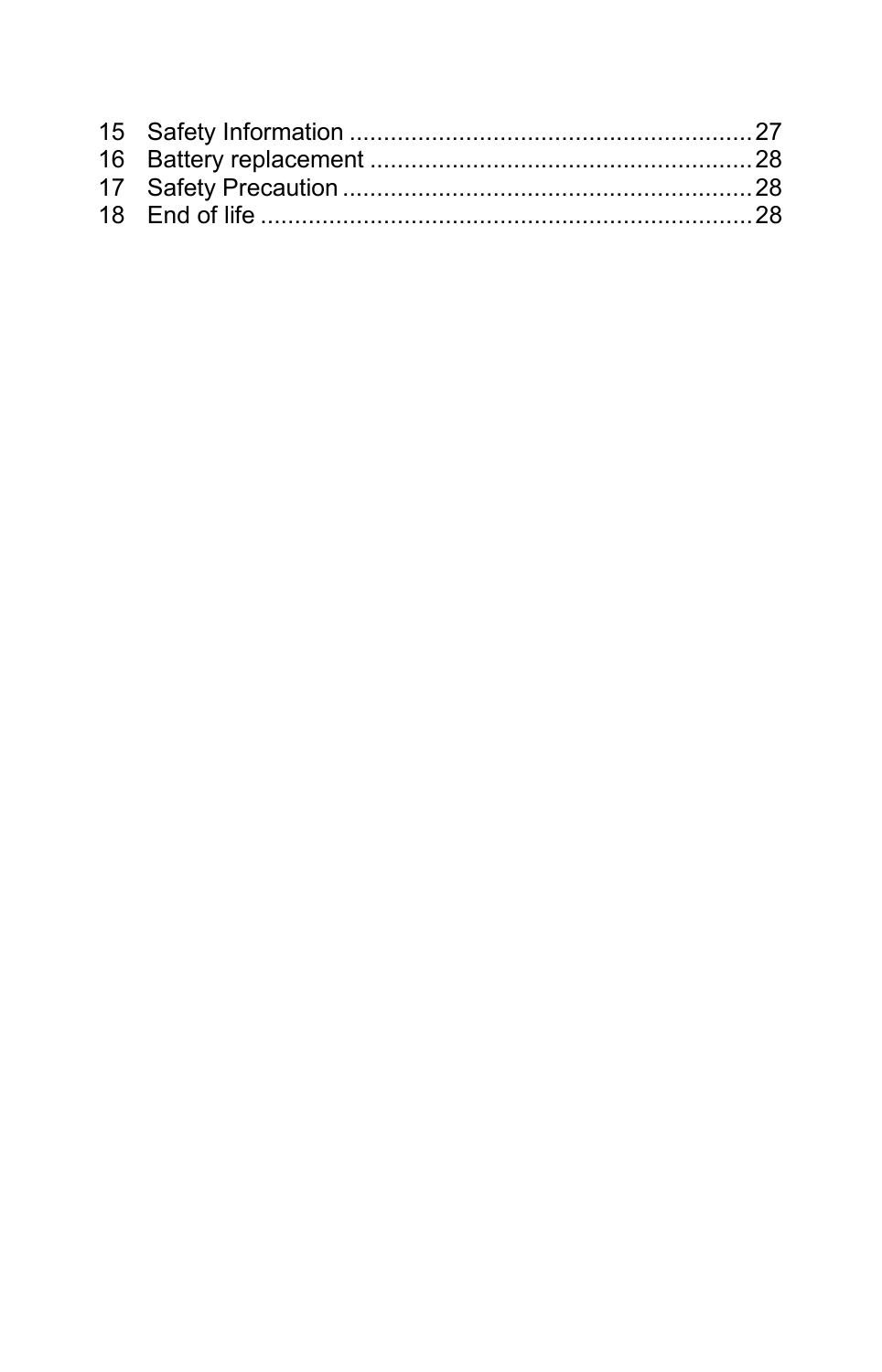### **Axis RF Meter Quick Start Guide**

This meter has many capabilities, including memory, alarm, date/time, average etc. which will require some study of the manual to use properly. However, you can quickly and easily begin making measurements right out of the box. Just follow these simple steps:

- 1. Insert 9V battery.
- 2. Turn meter on with GREEN button.
- 3. Press XYX/MEM button until all three (XYZ) letters are displayed on the screen (to the left of the main number.)
- 4. Press UNIT/ENTER button until the desired units are displayed below the main number (we recommend using mV/m… and we recommend a maximum level of 614 mV/m for prolonged exposure).

You are now ready to make your first measurements!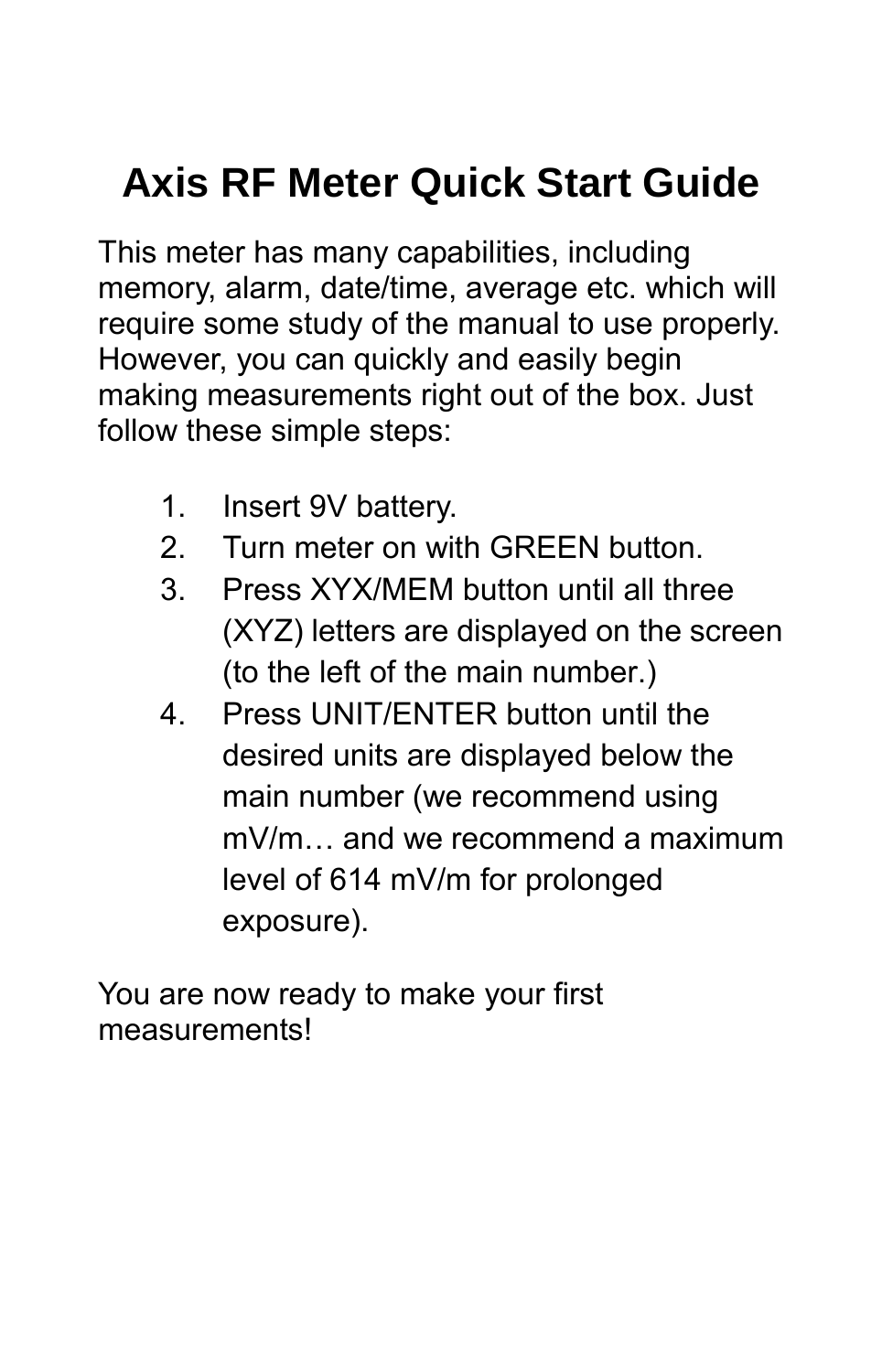

### **1 Introduction**

This meter is designed for measuring and monitoring Radio–Frequency electromagnetic field strength. The meter is calibrated precisely over the frequency range of 50Mz~3.5 GHZ.

### **2 Method of Operation**

Press " $\circledcirc$ " button to power on. To change measuring unit (mV/m), push " change the unit. Electric field strength (V/m). Computed magnetic field strength (mA /m).

Computed power density (mW/m**<sup>2</sup>** ). Computed power density (μW/cm**<sup>2</sup>** ).

Press " $\binom{36}{10}$ "this key to change sensor axis selector :"All axis" → "X axis "→ "Y axis" → "Z axis".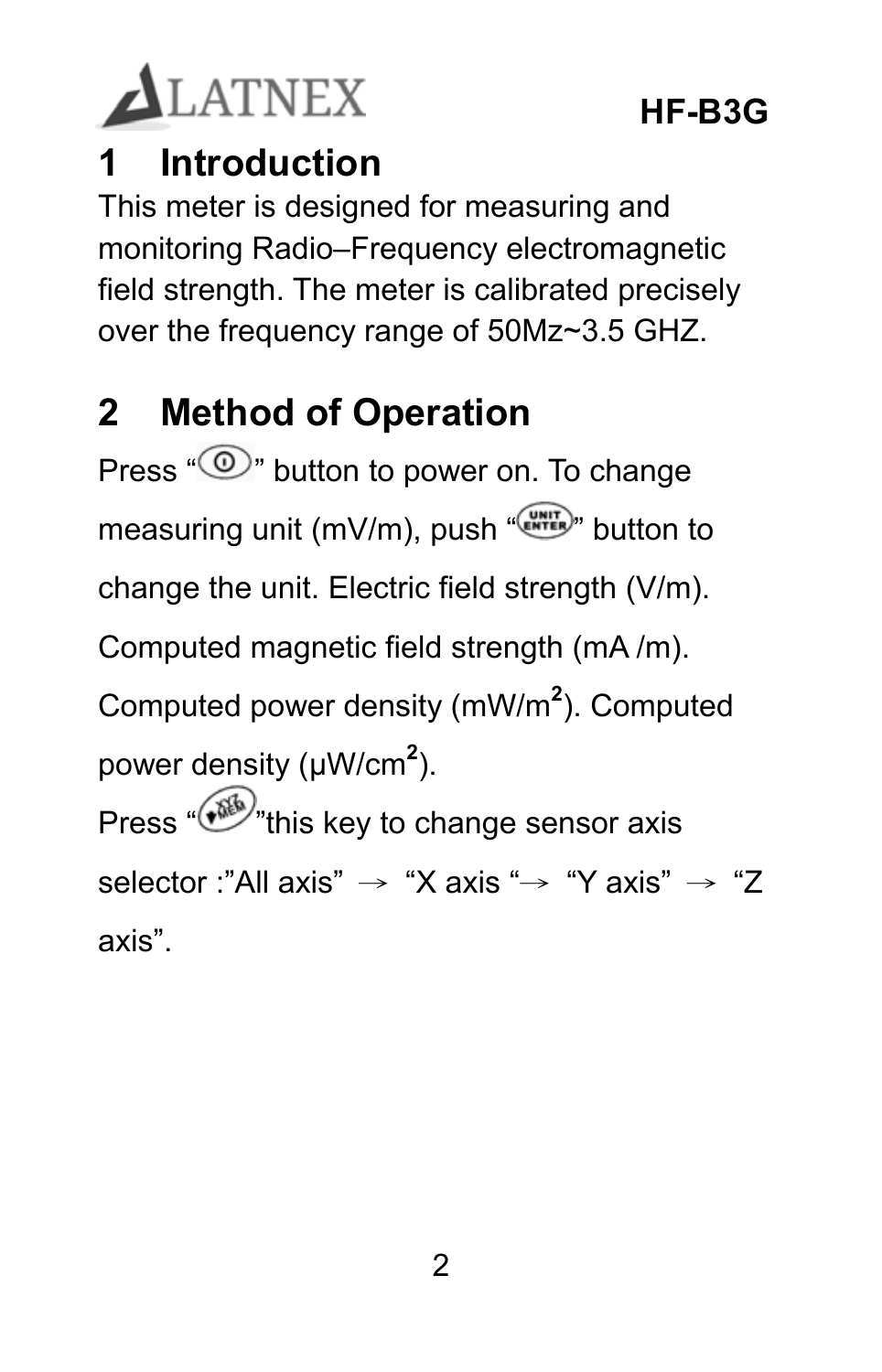

### **3 Fundamentals**

Electromagnetic pollution:

This meter is used to indicate electromagnetic pollution generated artificially. Wherever there is a voltage or a current, electric (E) and magnetic (H) fields arise. All types of radio broadcasting and TV transmitters produce electromagnetic fields, and they also arise in industry, business and the home, where they afftect us even if our bodies cannot detect them.

### **3.1 Electric field strength (E):**

A field vector quantity that represents the force (F) on an infinitesimal unit positive test charge (q) at a point divided by that charge. Electric field strength is expressed in units of volts per meter (mV/m). This meter measures electric field strength directly.

### **3.2 Magnetic field strength (H):**

A field vector that is equal to the magnetic flux density divided by the permeability of the medium. Magnetic field strength is expressed in units of amperes per meter (A/m). In far field situations, one can calculate the magnetic field from the electric field value. This meter can display the calculated magnetic field strength.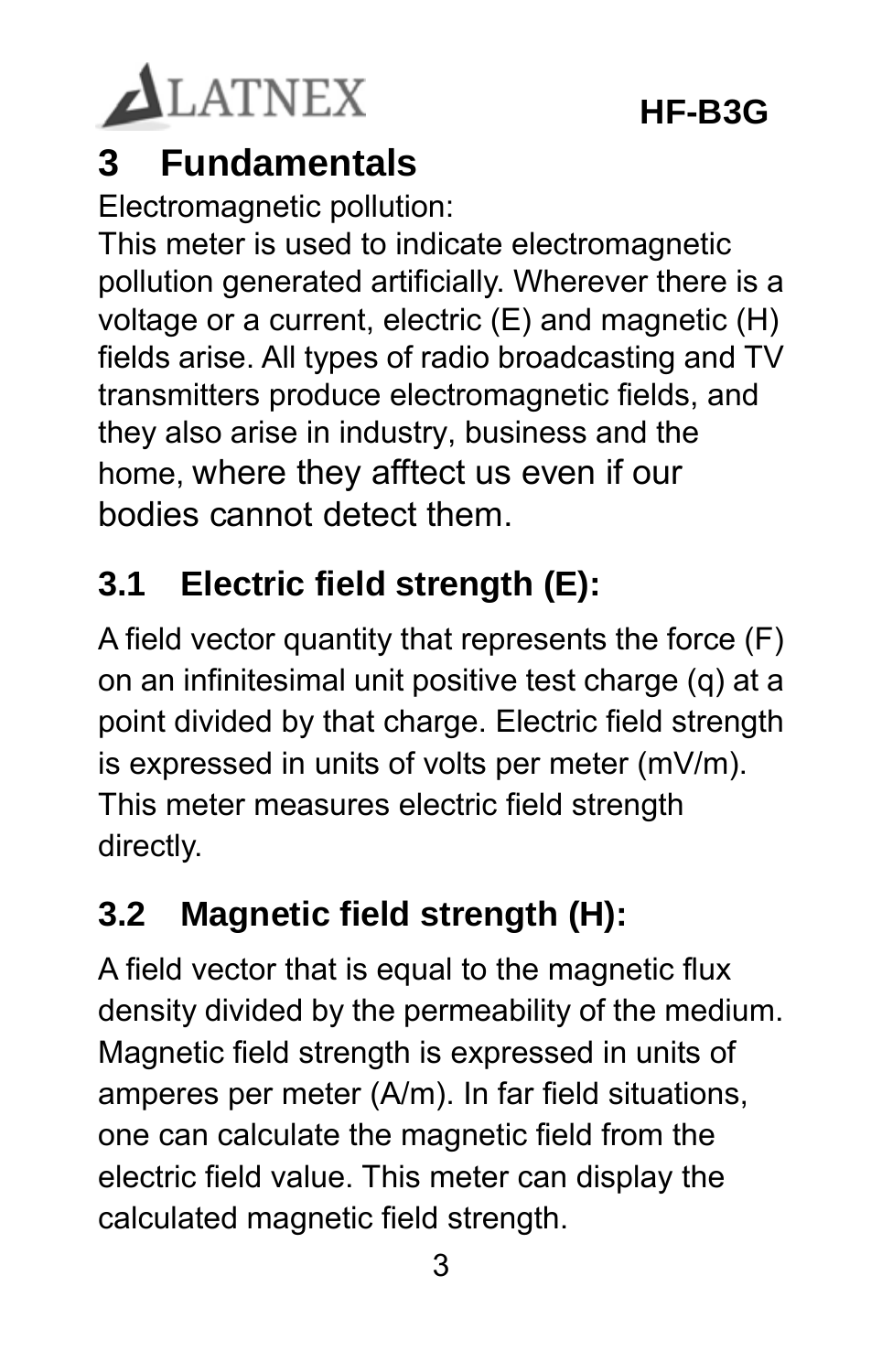

### **3.3 Power density (S):**

Power per unit area normal (perpendicular) to the direction of propagation, usually expressed in units of Watts per square meter (W/m**<sup>2</sup>** ) or, for convenience, units such as mill Watts per square centimeter (mW/cm**<sup>2</sup>** ).

### **3.4 The characteristic of electromagnetic fields:**

Electromagnetic fields propagate as waves and travel at the speed of light (C). The wavelength is proportional to the frequency.

λ (wavelength) = C (speed of light) / f (frequency)

If the distance to the field source is less than three wavelengths, then we are usually in the near field. If the distance is more than three wavelengths, the far-field conditions usually hold.

In near field conditions, the magnetic field value cannot be calculated from the electric field value. This meter is designed for reliable far field measurements only.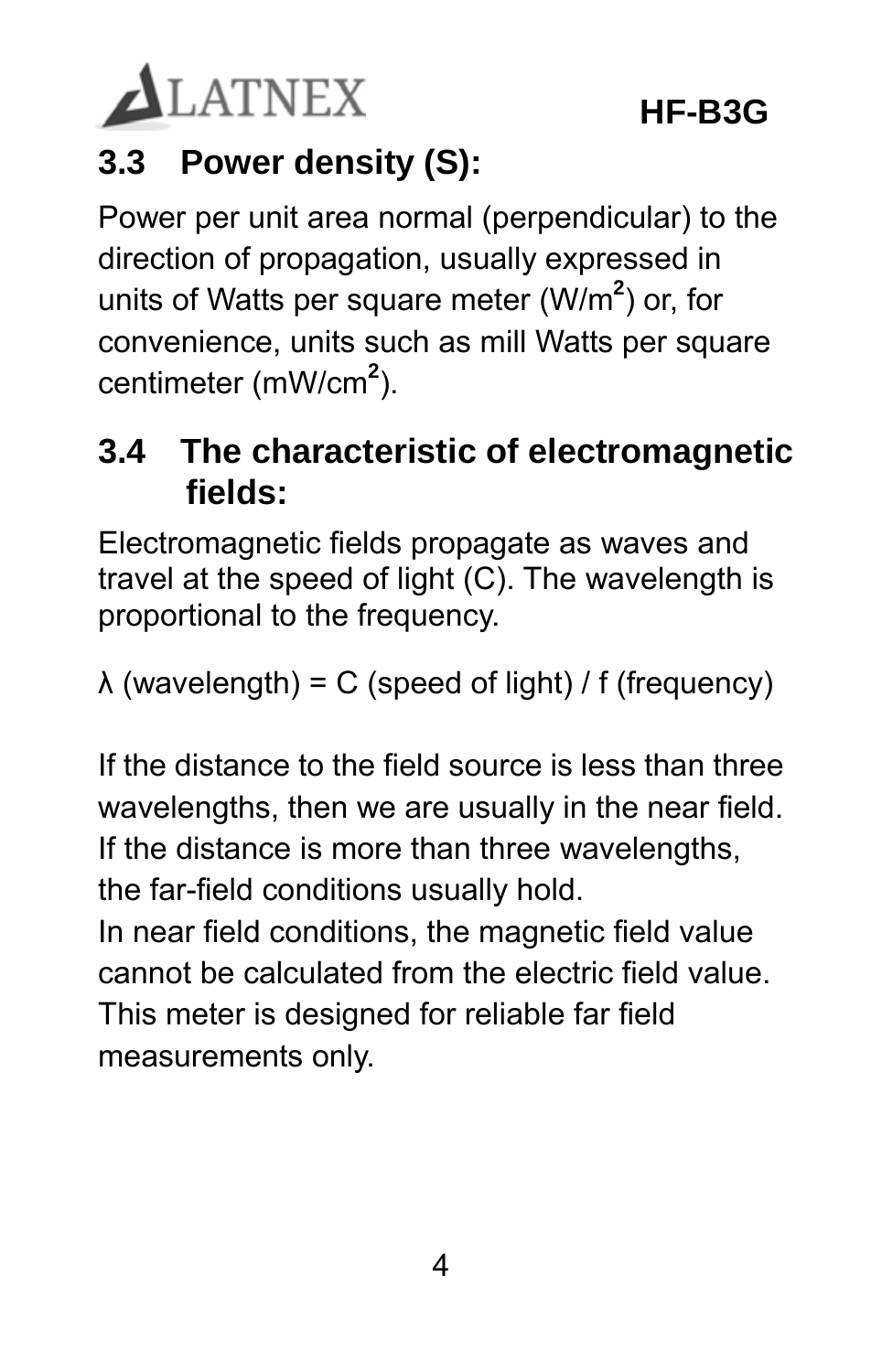

### **4 Application**

- Quite often routine, maintenance and service work has to be done in areas where active electromagnetic fields are present, e.g. in broadcasting stations, etc. Additionally, other employees may be exposed to electromagnetic radiation. In such cases, it is essential that personnel be not exposed to dangerous levels of electromagnetic radiation, such as:
- High frequency (RF) electromagnetic wave field strength measurement.
- Mobile phone base station antenna radiation power density measurement.
- Wireless communication applications (CW, TDMA, GSM, DECT).
- RF power measurement for transmitters.
- Wireless LAN (Wi-Fi) detection, installation.
- Spy camera, wireless bug finder.
- Cellular /Cordless phone radiation safety level. Microwave oven leakage detection.
- **•** Personal living environment EMF safety.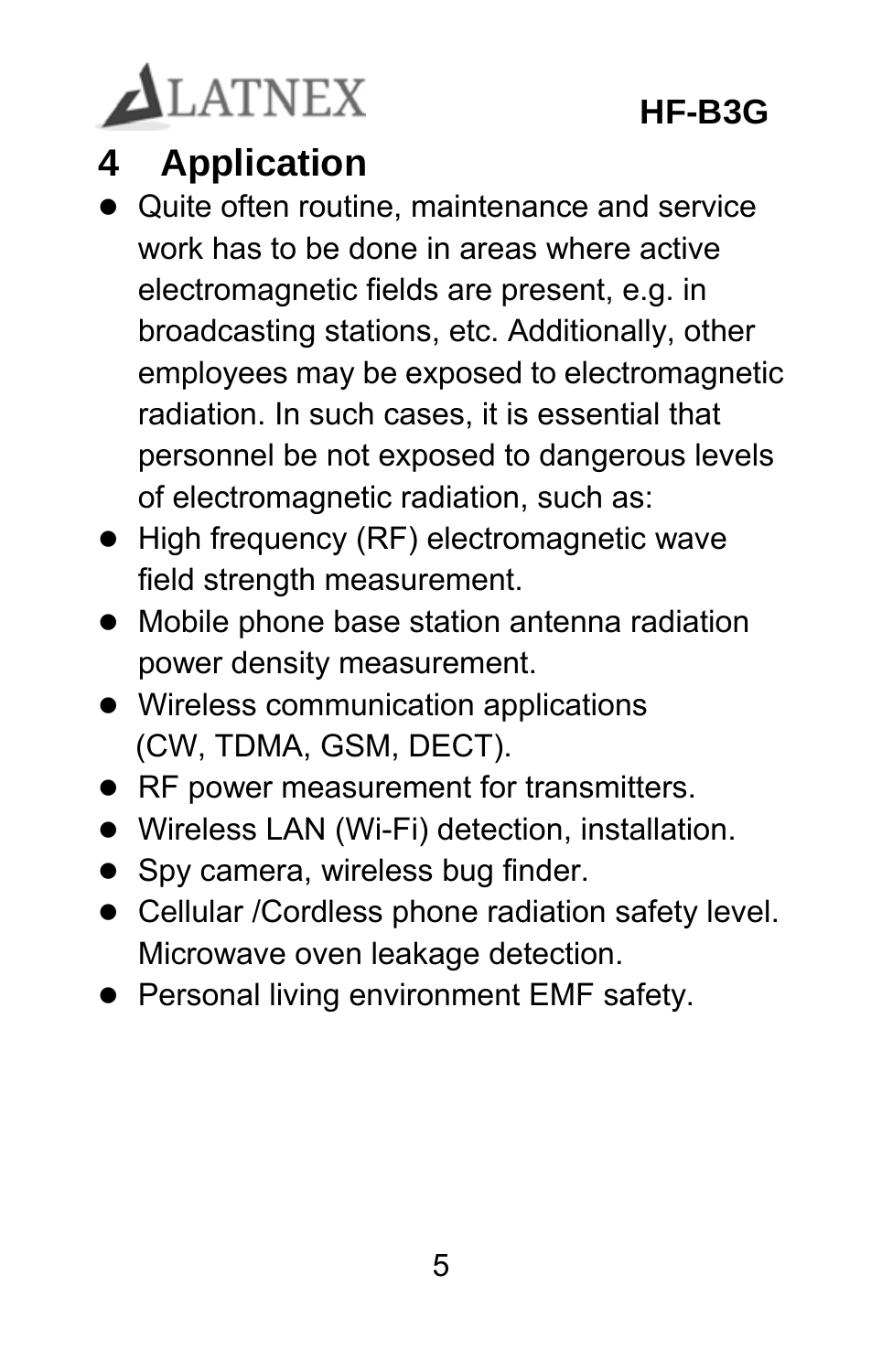

### **5 Features**

- The meter is a broadband device for monitoring high- frequency radiation in the range from 50MHz to 3.5GHz
- The non-directional electric field antenna and high sensitivity also allow measurements of electric field strength in TEM cells and absorber rooms.
- The auto-ranging units of measurement and the measurement types have been selected to expressed in units of electrical and magnetic field strength and power density.
- At high frequencies, the power density is of particular significance. It provides a measure of the power absorbed by a person exposed to the field. This power level must be kept as low as possible at high frequencies.
- The meter can be set to display the instantaneous value, the maximum value measured or the average value.
- Non-directional (isotropic) measurement with three-axis measurement sensor.
- High dynamic range due to three- channel digital results processing.
- Configurable alarm threshold and memory function.
- Easy & safe to use
- $\bullet$  Low battery detector " $\bullet$ ".
- Over load indication "OL"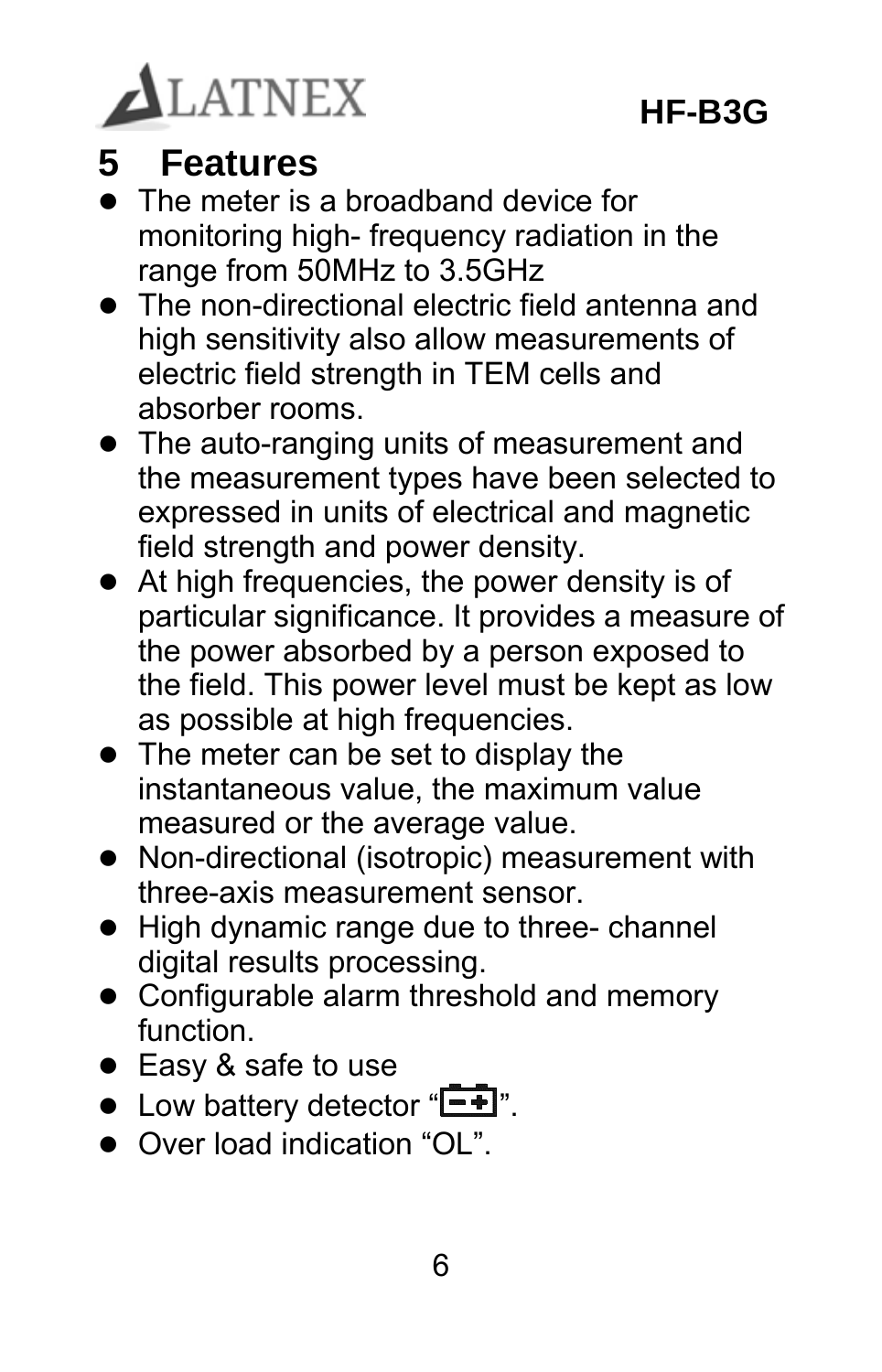

- 1. RF three-Axle Sensor.
- 2. Liquid-crystal LCD.
- 3. MAX / AVG / R Button.
- 4. Record / Time / L Button.
- 5. Power Button.
- 6. UNIT / ENTER switch Button.
- 7. Hold / ALARM on/off / Up Button.
- 8. Backlight/Set
- 9. XYZ / MEM / Down Button.
- 10. Tripod mounting screw.
- 11. Battery cover .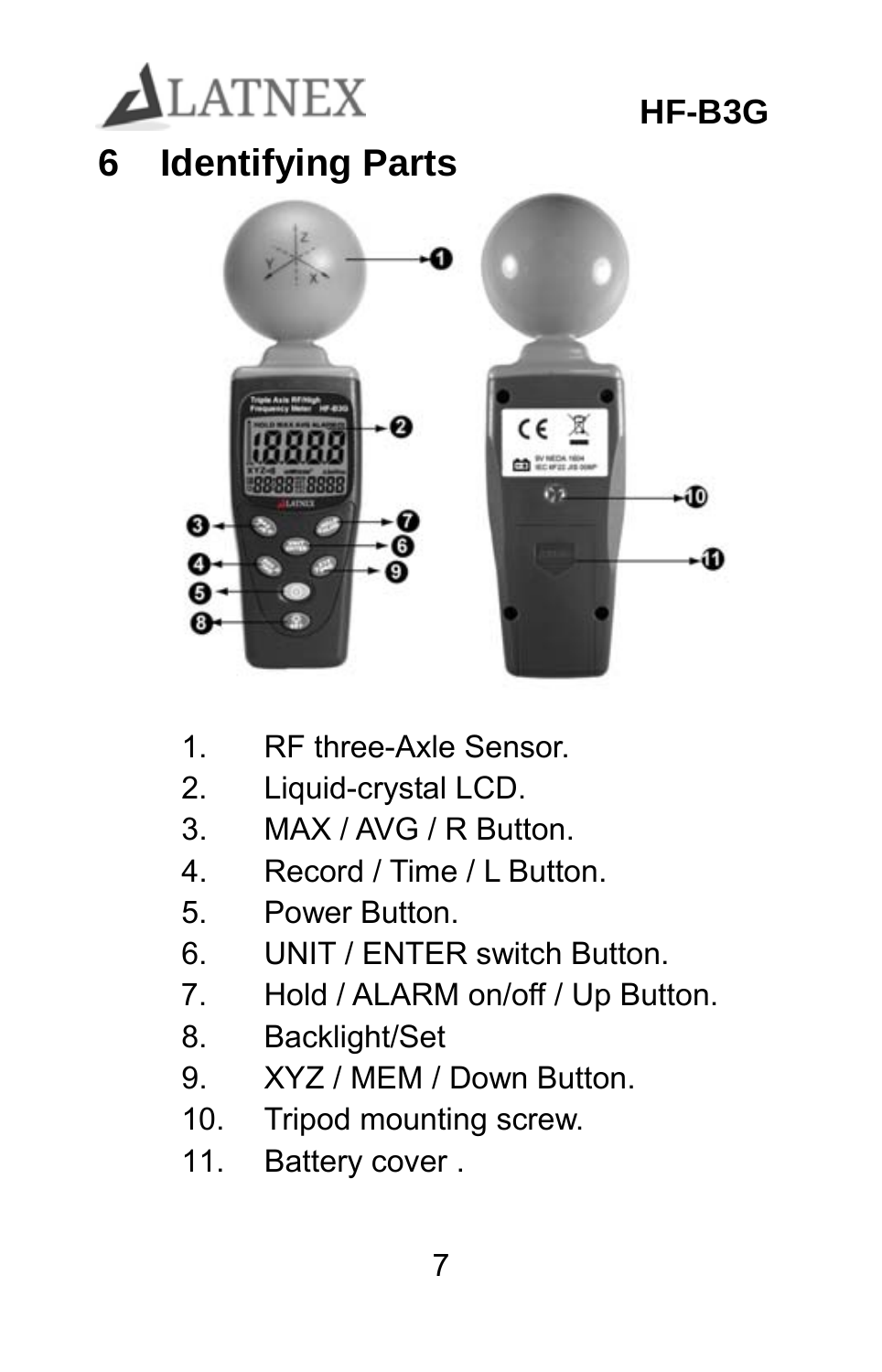

- 1. Primary Display
- 2. Hold symbol
- 3. Analogue bar graph
- 4. MAX symbol
- 5. AVG symbol
- 6. Low battery symbol
- 7. x1x10x100 unit
- 8. X.Y.Z unit
- 9. ALARM unit
- 10. mV/m,V/m (E)
- 11.  $\mu A/m$  mA /m unit (H)
- 12. µW/m, µW/cm<sup>2</sup>unit
- 13. E symbol
- 14. Auto power off symbol
- 15. Time unit (month:day) (hour: minute) (second)
- 16. MEM reading symbol
- 17. SET symbol
- 18. REC symbol
- 19. CAL symbol
- 20. Secondary Display
- 21. BUZZER symbol
- 22. Decimal point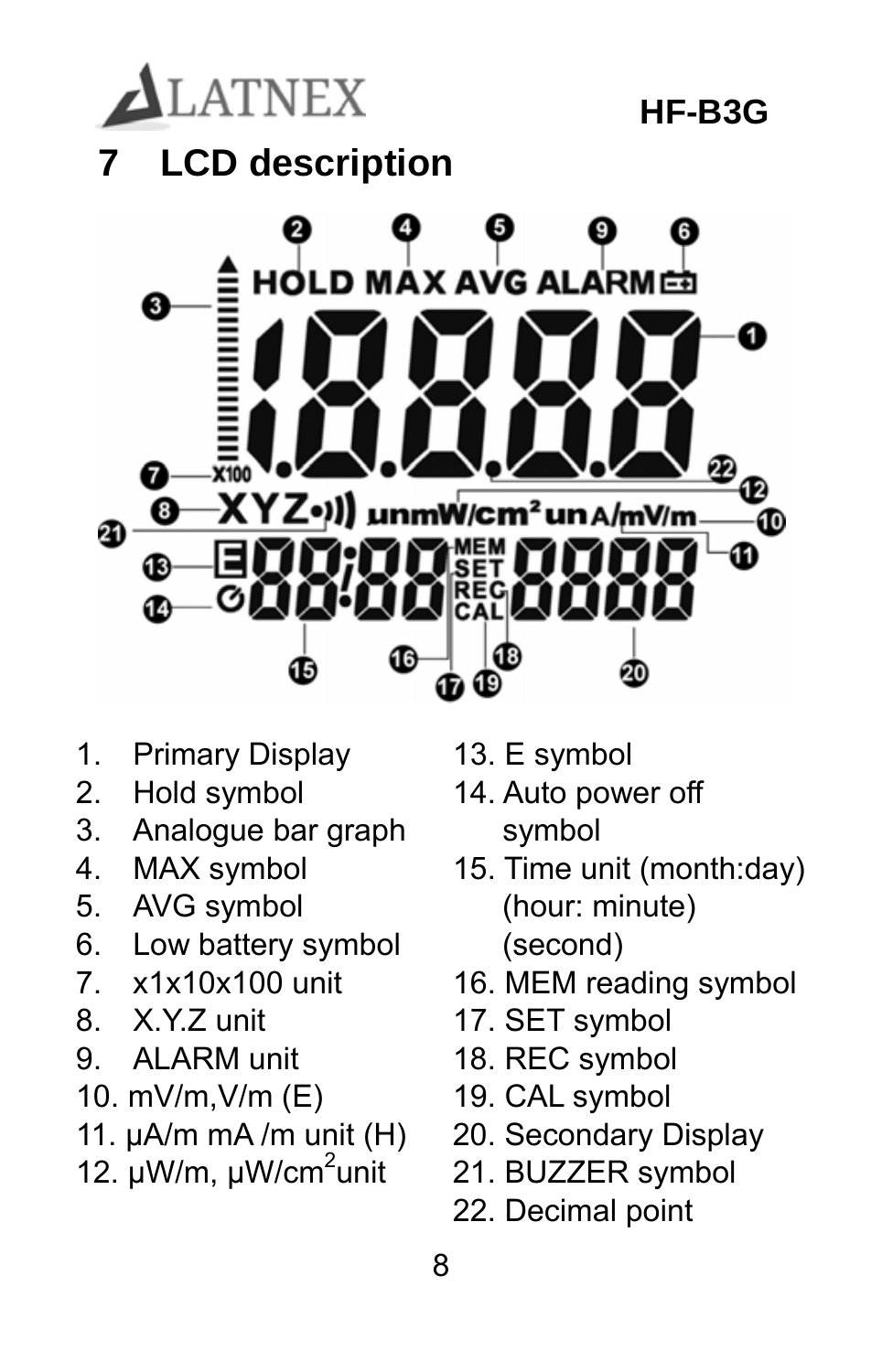

**8 Specifications** 

### **8.1 General specifications**

- Display type : Liquid-crystal (LCD), 4-1/2 digits maximum reading 19999.
- Measurement method : Digital, triaxial measurement.
- Directional characteristic : Isotropic (triaxial).
- Measurement range selection: one continuous range.
- Display resolution : 0.1mV/m, 0.1µA/m, 0.001µW/m**<sup>2</sup>** , 0.001µW/cm**<sup>2</sup>**
- Setting time : typically 1.5s (0 to 90% measurement value.)
- Sample rate : 3 times per second.
- Audible alarm: Buzzer.
- Units: mV/m, V/m, µA/m, mA/m, µW/m**<sup>2</sup>** , mW/m**<sup>2</sup>** , µW/cm**<sup>2</sup>**
- Display value : Instantaneous measured value, maximum value, average value, or maximum average value.
- Alarm function : adjustable threshold with ON / OFF.
- Calibration factor CAL : adjustable.
- Manual data memory and read storage : 200 data sets.
- Batteries : 9V NEDA 1604, IEC 6F 22 or JIS 006P.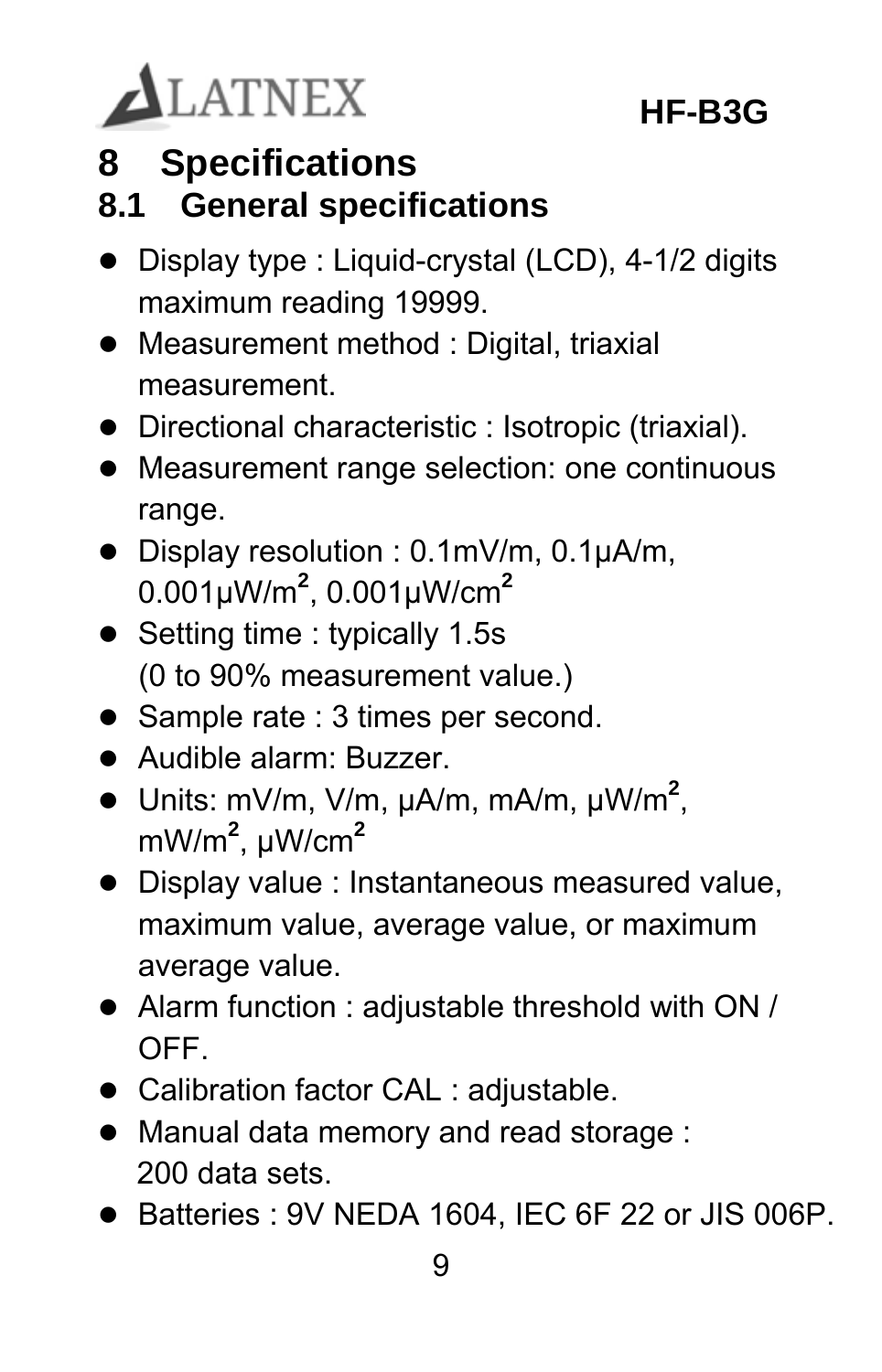

- Battery life : Approximate 15 hours.
- Auto power off : Default time 15 minutes. Adjustable threshold 0~99 minutes.
- $\bullet$  Operating temperature range : 0°C to + 50°C.
- Operating humidity range : 25% to 75% RH.
- Storage temperatures range : -10°C to +60°C.
- Storage humidity range : 0% to 80% RH.
- $\bullet$  Dimensions : 60(L) X60(W) X195(H) mm.
- Weight (including battery) : Approx. 200g.
- Accessories : User's manual, 9V battery, Carrying case.

#### EMC

This tester was designed in accordance with EMC Standards in force and its compatibility has been tested in accordance with EN61326-1 (2006).

#### **8.2 Electrical specifications**

- Unless otherwise stated, the following specifications hold under the following conditions:
- The meter is located in the far field of a source: the sensor head is pointed towards the source.
- Ambient temperature : +23°C ±3°C.
- Relative air humidity 25%~75%3
- $\bullet$  Sensor type : electrical field (E).
- $\bullet$  Frequency range : 50MHz ~ 3.5GHz.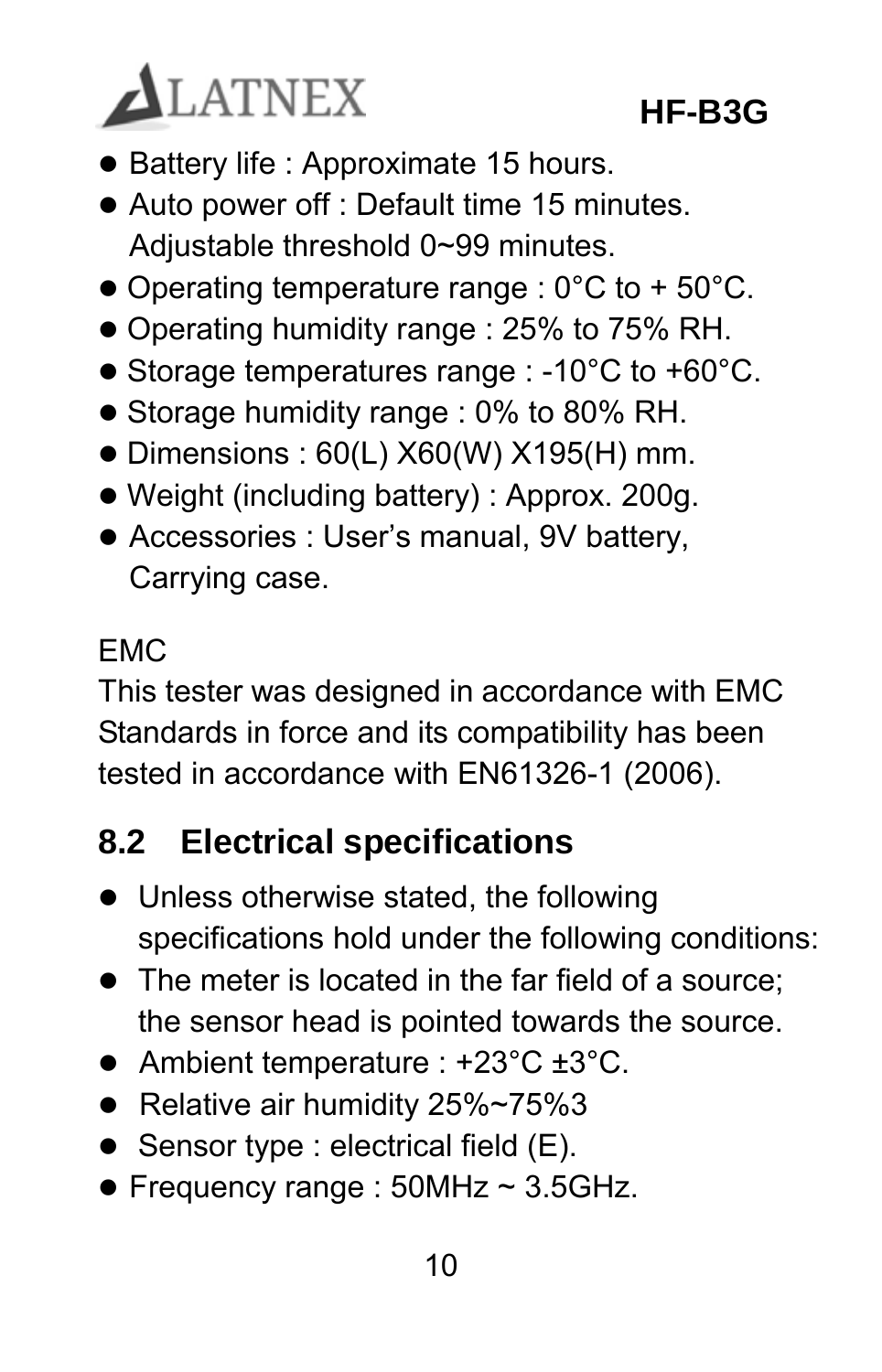

- Specified measurement range:
	- CW signal (f >50MHz) : 38mV/m to 20.00 V/m, 53.0uA/m to 53.74mA/m , 0.1uW/m**<sup>2</sup>** to1.089W/m², 0.001uW/cm**<sup>2</sup>** ~108.9uW/cm**<sup>2</sup>**
	- Dynamic range : Typically 75dB.
	- Absolute error at 1V/m and 2.45GHz ·  $+1.0$  dB.
- Frequency response :
	- Sensor taking into account the typical CAL factor : ±2.4dB (50 MHz to 1.9 GHz).
		- ±1.0 dB (1.9 GHz to 3.5GHz).
	- Isotropy deviation : Typically  $\pm 1.0$  dB (f 2.45GHz).
	- Overload limit · 0.042 mW/cm**<sup>2</sup>** (11 V/m) per axis.
	- Overload limit : (0 to 50°C): ±0.2dB.

#### **8.3 Units of measurement**

The meter measures the electrical component of the field; the default units are those of electrical field strength (mV/m or V/m). The meter converts the measurement values to the other units of measurement, i.e. the corresponding magnetic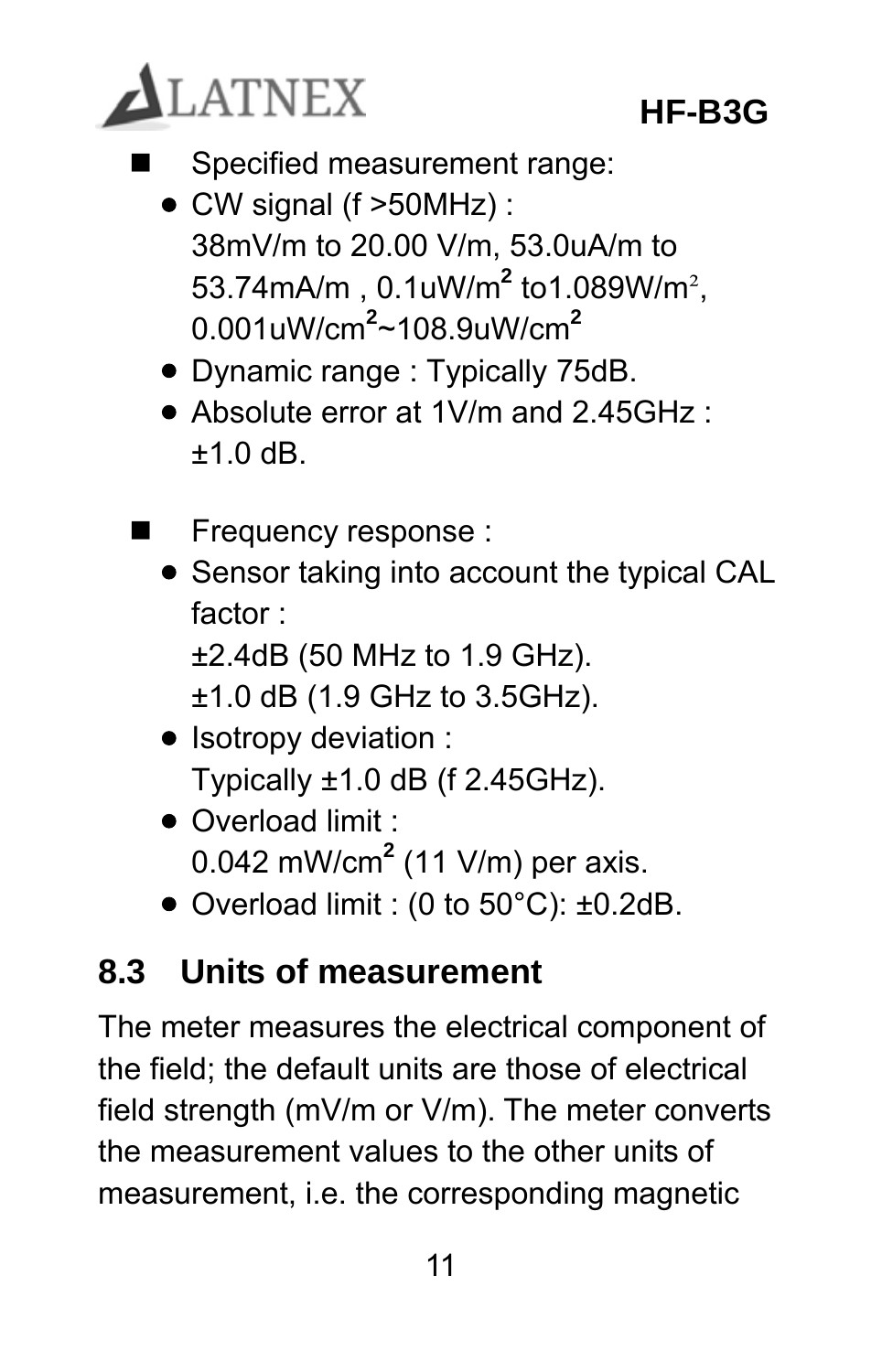

field strength units (µA/m or mA/m) and power density units (µW/m**<sup>2</sup>** , mW/m**<sup>2</sup>**or µW/cm**<sup>2</sup>** ) using the standard far-field formulae for electromagnetic radiation.

### **8.4 Result modes**

The bar graph display always shows the instantaneous measured dynamic range value. The digital display shows the result according to one of three modes, which can be selected.

Instantaneous : The display shows the last value measured by the sensor, no symbol is displayed. Instantaneous mode is the default setting when the meter is turned on.

Maximum instantaneous (MAX) : The digital display shows the highest instantaneous value measured so far, the "MAX "symbol is displayed.

Average (AVG) : The digital display shows the average value measured, the "AVG" symbol is displayed.

The following graph shows of Instantaneous (actual), MAX (hold), AVG and MAX/AVG: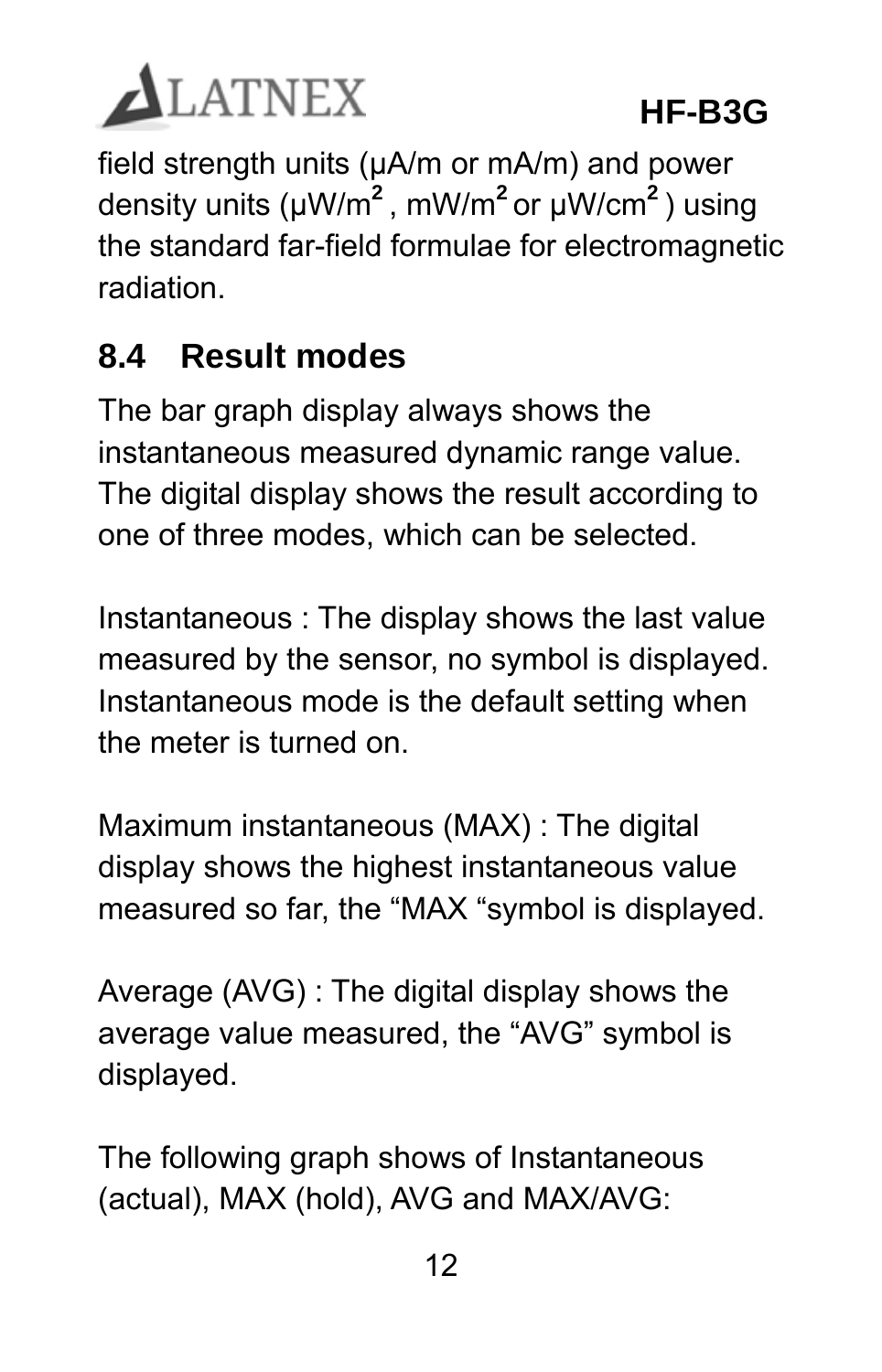



### **9 Measurement Procedures and Preparation**

Battery loading : Remove the battery cover on the back and put a 9V battery inside.

Battery replacement: When the low battery symbol of  $\sqrt[n]{-1}$  appears on the LCD display, the battery should be replaced with a new one.

### **9.1 POWER button**:

Press" $\circled{0}$ "button to power on.

Press"<sup>O</sup>"button to power off.

### **9.2 Data hold button:**

Press the " " button to go into hold mode, and "HOLD" appears on the screen to allow you to read the data.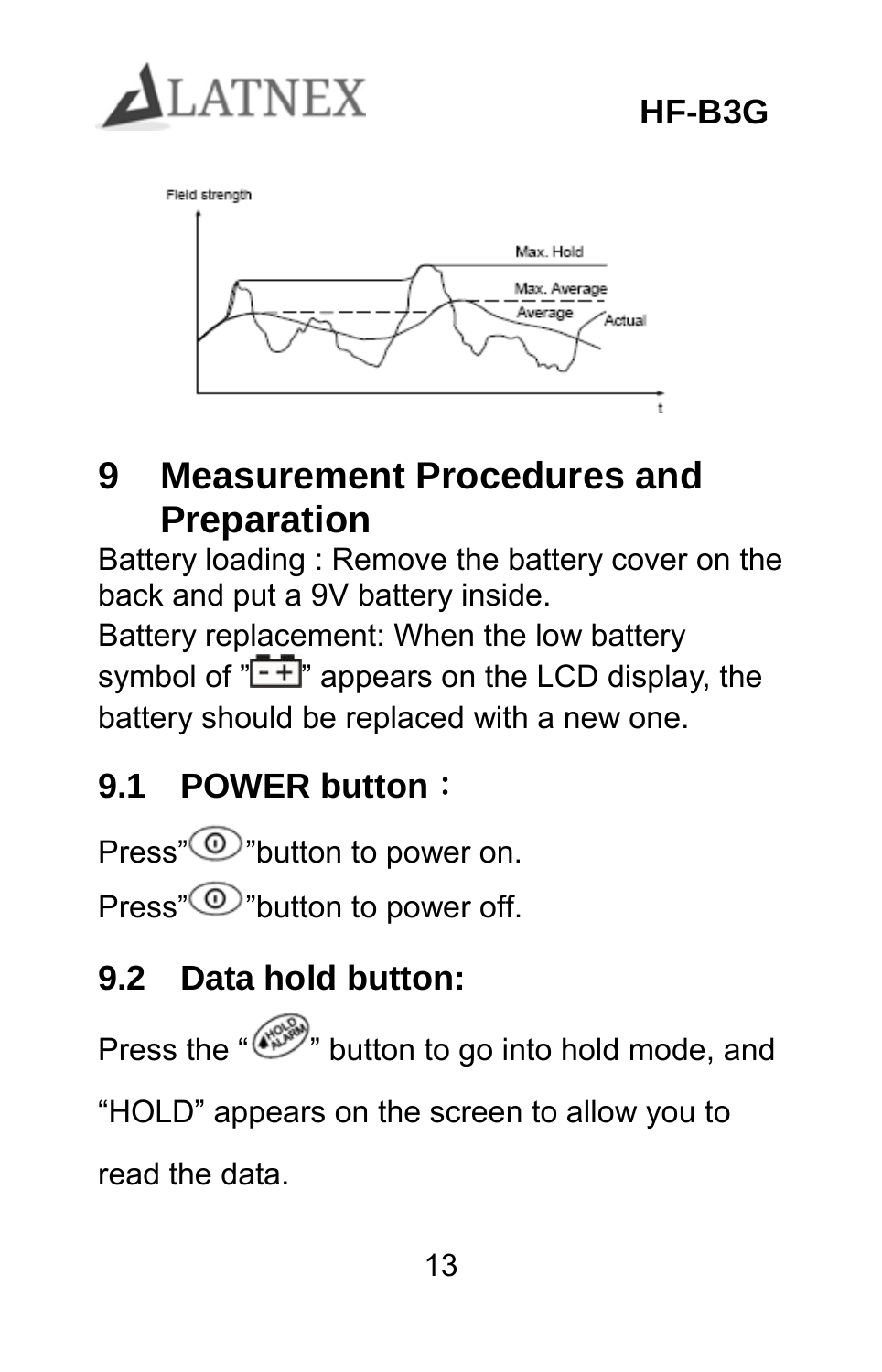

Press the "  $\overbrace{ }$ " button once again to deactivate it.



### **9.3 Units button :**

Change units with the "UNITS" key as follows. Electric field strength (V/m) Computed magnetic field strength (mA/m). Computed power density (mW/m**<sup>2</sup>** ). Computed power density (μW/cm**<sup>2</sup>** ).

Press " **CONTER**" button to change the unit. Possible units : mV/m, V/m, µA/m , mA/m, µW/m**<sup>2</sup>** , mW/m**<sup>2</sup>** , µW/cm**<sup>2</sup>**

<u>INNANIANA INNAN</u> iddiddiadau iddida ៓៓ឨ៓៓៓៓៓៓៓៓៓៓៓៓៓៓៓៓  $.0088$  $.0088$ <u>.nn ad</u>

### **9.4 MAX / AVG Record:**

Press  $\sqrt{\frac{m}{n}}$  key to switch to the next display. The

display switches from MAX to AVG to MAX/AVG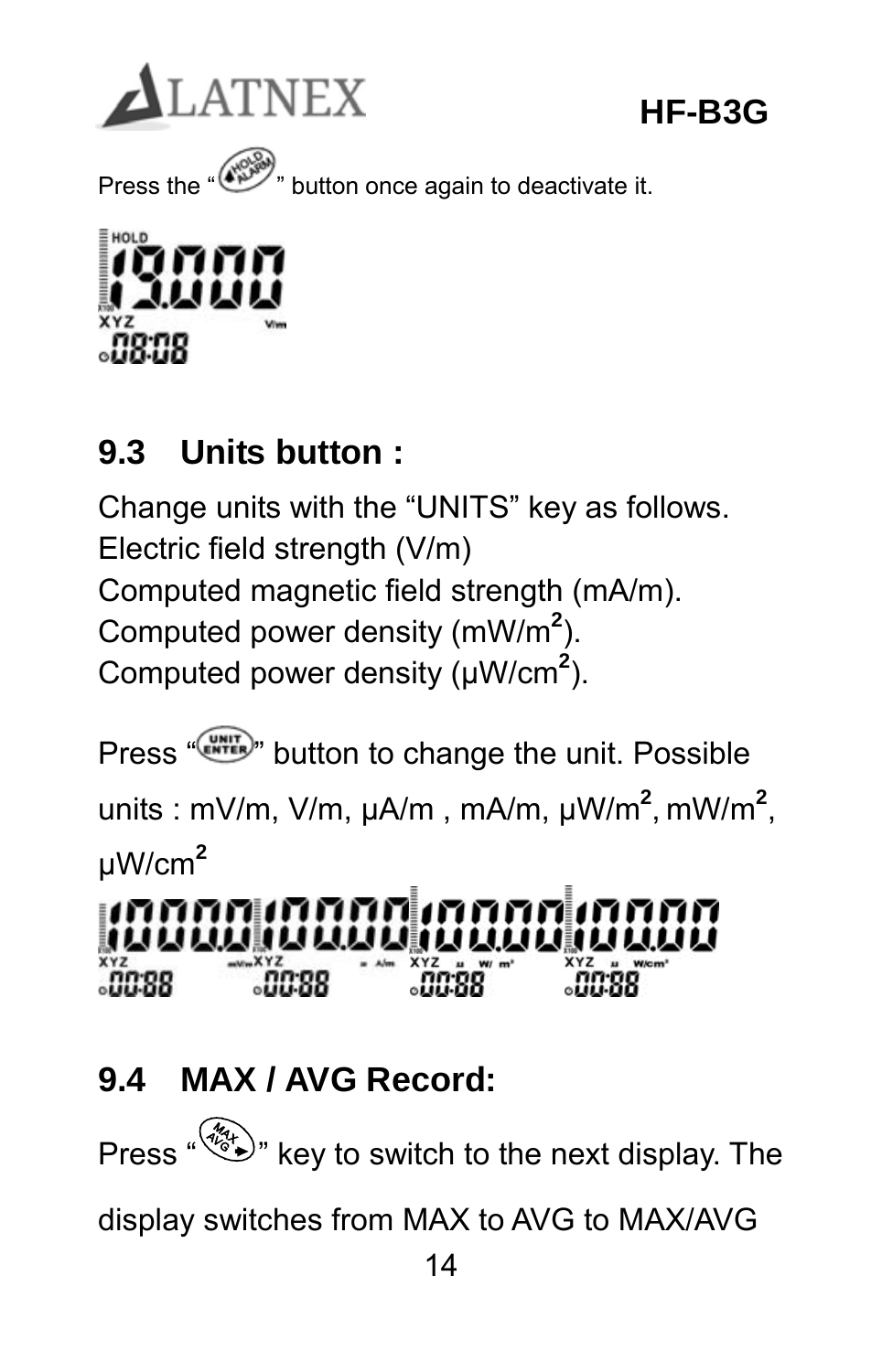

and back to MAX.

ចេតិចចា  $\overline{0}$ ិរើន:ជន  $\Box$ Press and hold "  $\mathcal{B}$ " key for 3 seconds to disable this function.

The maximum averaging storage is up to 99 minutes and 99 seconds. After this period of time, updating will stop automatically and the LCD displays  $\blacksquare$ 

### **9.5 Manual data memory storing**

Push " button, the meter will save the current

measured result, and REC with a number

001~200 will appear.

ó

Manual data memory storing: 200 data sets. Over load indication : "OL".

 $\overline{\phantom{a}}$  .  $\overline{\phantom{a}}$  .  $\overline{\phantom{a}}$  $\overline{a}$   $\overline{a}$   $\overline{a}$   $\overline{a}$   $\overline{a}$   $\overline{a}$   $\overline{a}$   $\overline{a}$   $\overline{a}$   $\overline{a}$   $\overline{a}$   $\overline{a}$   $\overline{a}$   $\overline{a}$   $\overline{a}$   $\overline{a}$   $\overline{a}$   $\overline{a}$   $\overline{a}$   $\overline{a}$   $\overline{a}$   $\overline{a}$   $\overline{a}$   $\overline{a}$   $\overline{$ m REC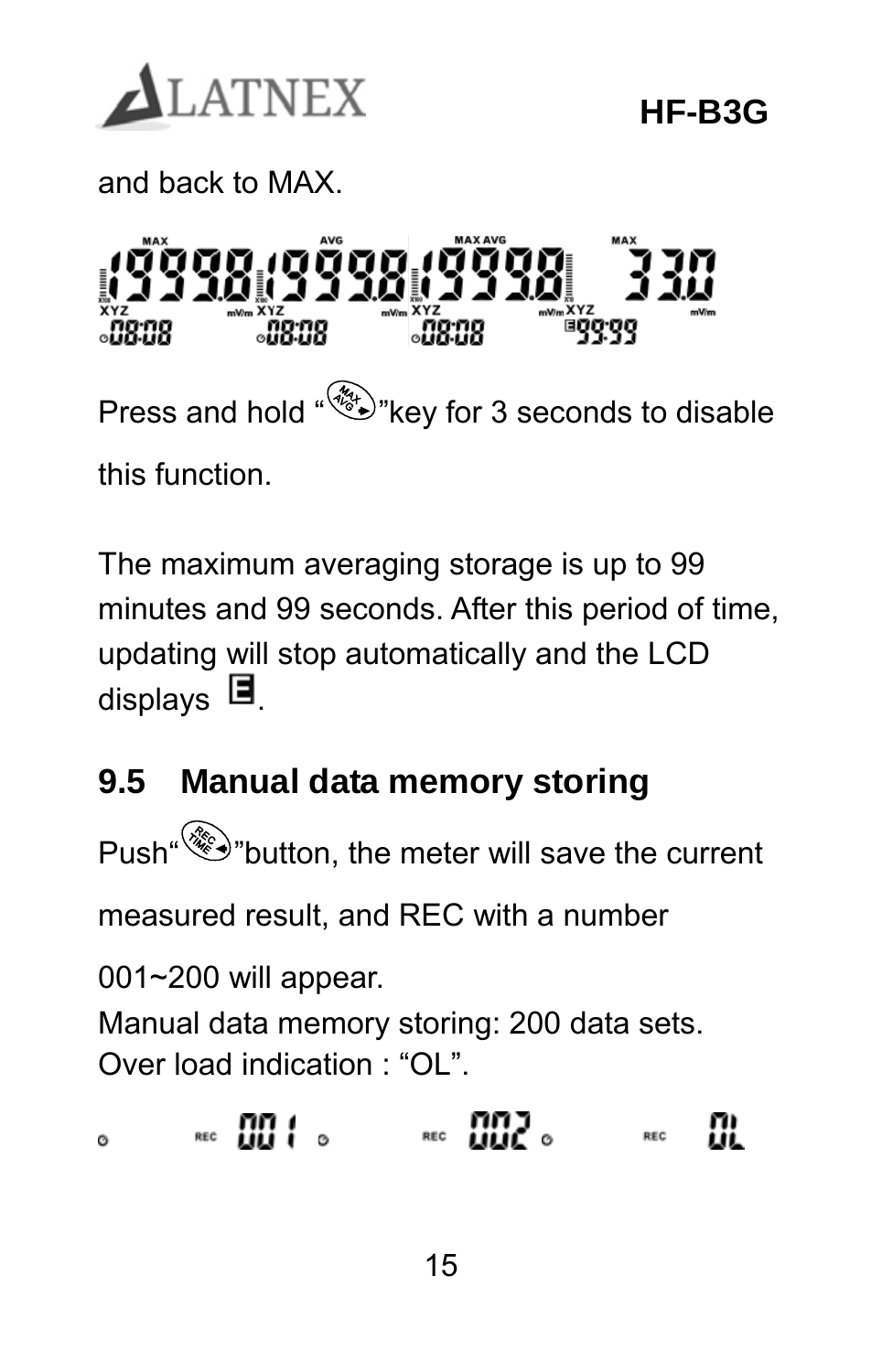

### **9.6 Backlight Display and Reading in The Dark.**

Press "  $\mathbb{R}^n$  key backlight light on. Again Press

"<sup>"</sup> button to power off.

Backlight light turns off automatically after 30 seconds.

### **9.7 XYZ:**

Press "  $\left(\widehat{\mathbb{Z}}\right)^{n}$  this key to change sensor axis selector : "All axis"  $\rightarrow$  "X axis"  $\rightarrow$  "Y axis"  $\rightarrow$  "7 axis".

#### <u>INDONINININININININ</u> ំបី **រេចន and m** ្លា ពាន ្មប្បី ឈន

### **9.8 Alarm ON/OFF Setup**

Press and hold " $\circled{0}$ " then press " $\circled{e}^{\otimes n}$ " key to switch the alarm function on. The "AI ARM" symbols in the display indicates that the alarm function is on. Press and hold  $\mathbb{C}^n$  and " $\mathbb{C}^n$ " key to turn off the alarm function. When the Alarm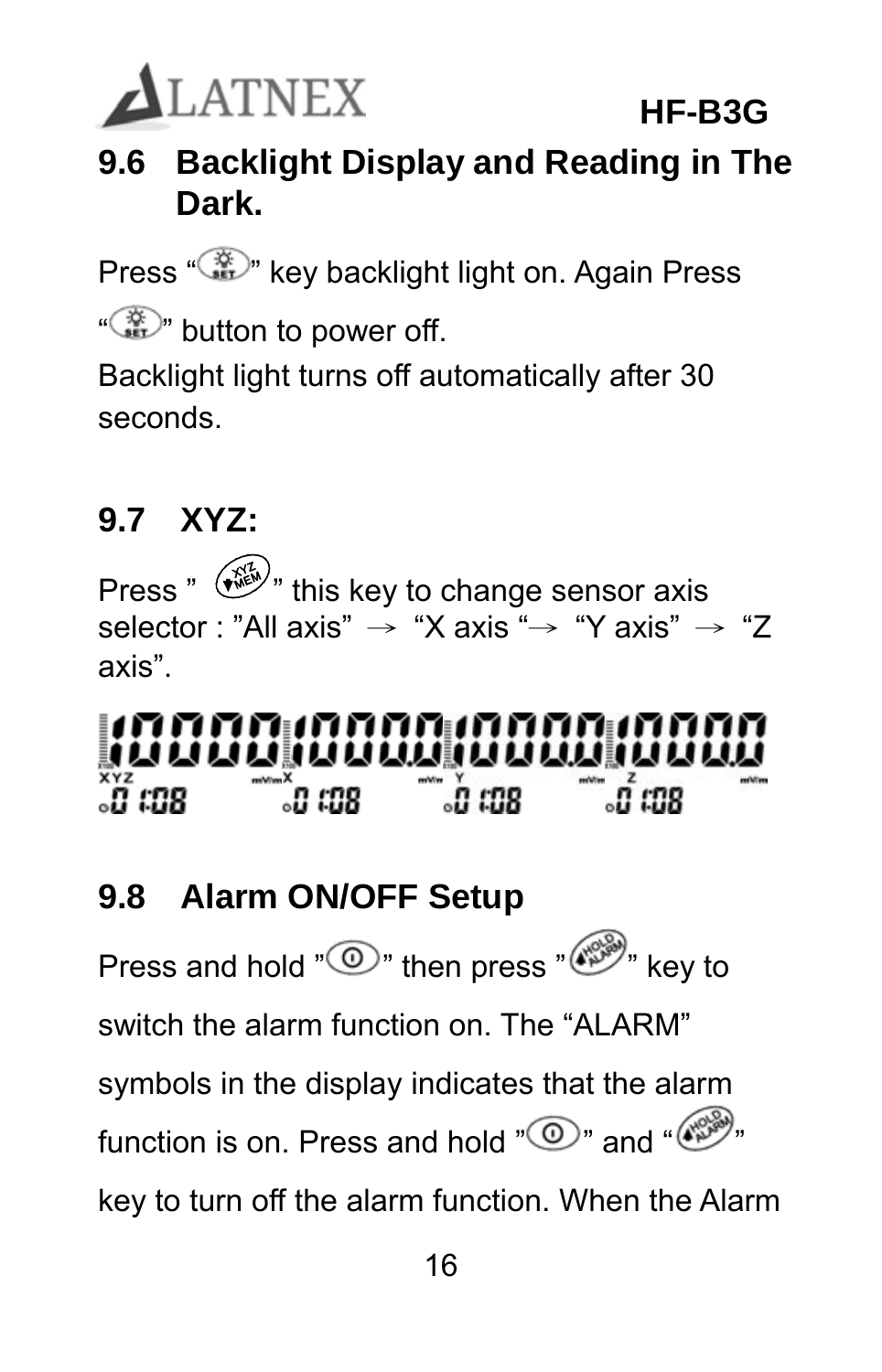

sounds, the display shows ...



### **9.9 Viewing Data Records**

Press hold "  $\circledcirc$ " button and press " $\circledast$ " button to view the saved data records  $U$ ا $\approx$  " $\widetilde{W}$ " or " $\widetilde{W}$ " button to see the next or previous records Press "(WHITER)" key to close the setup, exit the mode.

### 8881  $.0100 - 001.080 - 002.0800 - 003$

### **9.10 Clock LCD Display**

Press hold " $\circled{2}$ " and " $\circled{3}$ " button to select the

display method of the Year, Month, Date, Hour

and Second.

This meter's clock uses 24 hour time setting.

Default time mode setting is "2010/01/07 00 : 02" ":00".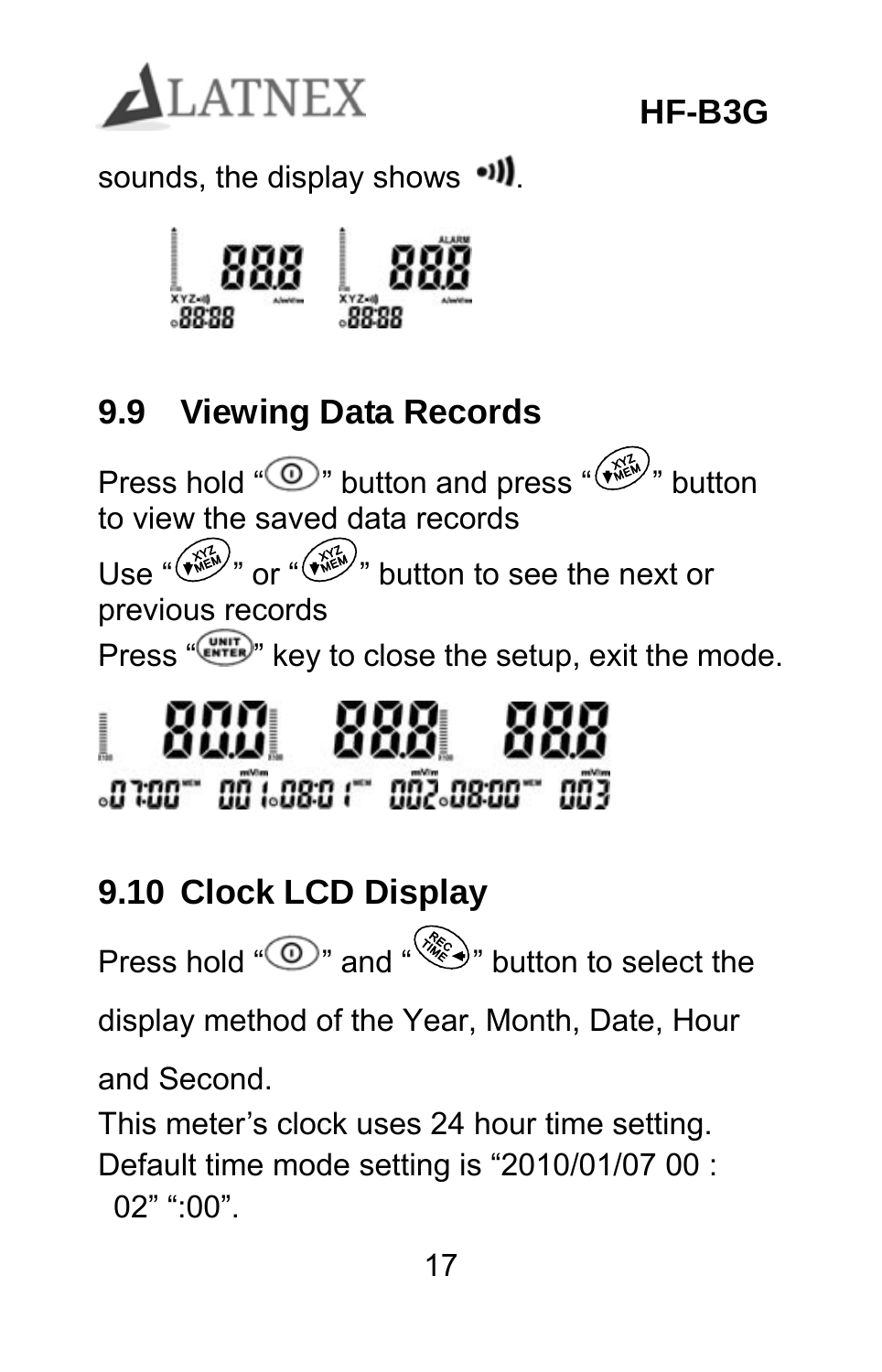# **ALATNEX HF-B3G**  nn an 17 anna : 15

### **10 Setup Mode**

While the meter is on, press hold " $\circled{2}$ " button

and "  $\mathbb{Z}^n$  button to enter the setup mode.

Press " $\mathbb{Z}$ " button to scroll through the setup

function.

Push "<sup>CHNTER</sup>" button to save setup data.

Note 1 : you can set up 6 different functions in setup mode

Default Clock Setup

setup 1 : Setting the alarm limit value (ALARM).

setup 2 : Clear data logger memory.

setup 3 : Analogue bar graph x1 x10 x100.

setup 4 : Auto Power Off Time.

setup 5 : Setting the calibration factor (CAL).

### **10.1 Clock Setup-1**

Press hold " $\bigcirc$ " button and press "  $\bigcirc$ " button

first to enable Clock Setup.

This meter clock is 24 hour time setting.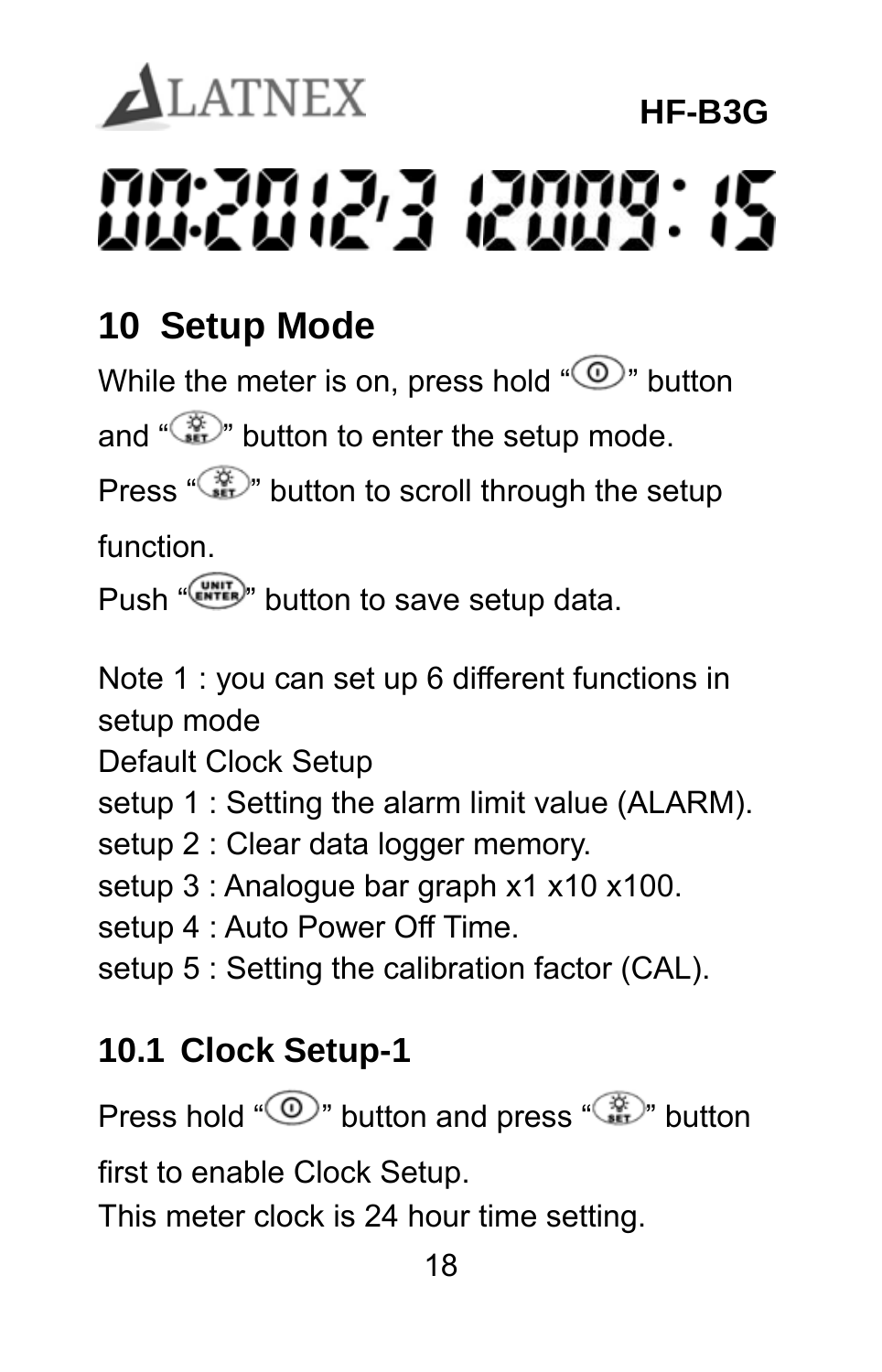**ALATNEX HF-B3G**  Use " $\stackrel{\cdots}{\longleftrightarrow}$ " or " $\stackrel{\cdots}{\longleftrightarrow}$ " to change digit(Hour→day→ Month→year→Minute). Use " or " " o select the digit you want to adjust.

Press " ENTER" button to save the setting. Date/Time default format : 2009/12/21 12:12 Year format : 2000~2099 display as 00 ~ 99.

# 1231 1231 08:38 2009 08:38 2009 09:38 2009 09:38-2009 09:38-2009 09:38-2009

### **10.2 Setting the alarm limit value (ALARM)-2**

The alarm limit value determines the level at which the alarm wil sound. The alarm limit value can be edited only in the V/m unit. The ALARM setting range is from 0.001 to 999.9 V/m. ALARM default is set at 999.9 V/m.

Alarm limit function is only used for total three axial value.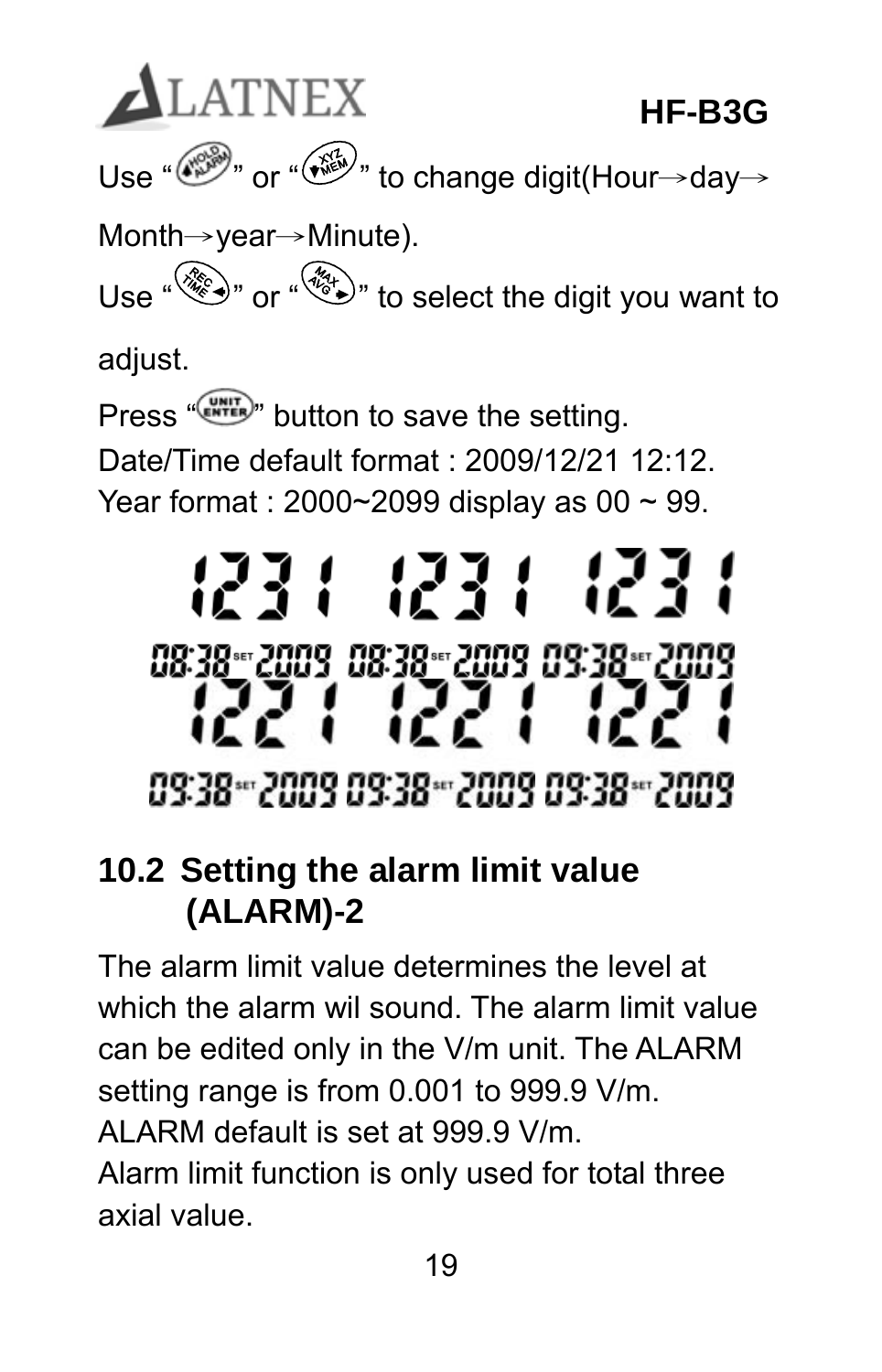

While the meter in ON, press and hold " $\mathbb{O}$ " button and press "  $\mathbb{Z}^n$  button to enter Setup

Mode.

Press "  $\mathbb{R}^n$  button 1 more time to enter the alarm setting mode, the readout value is flashing and "V/m" unit is displayed.

Press " ( $\mathcal{L}$  )" key to move decimal. Press " key to select the desired digit. Press "  $\overbrace{N}$ " and " $\overbrace{N}$ " button to change digit. Press "(ENTER)" key to store the new setting value and exit.



### **10.3 DEL data logger memorysetup-3**

While the meter in ON, press and hold on  $\omega$ " button and press "  $\mathbb{Z}^n$  button to enter Setup Mode.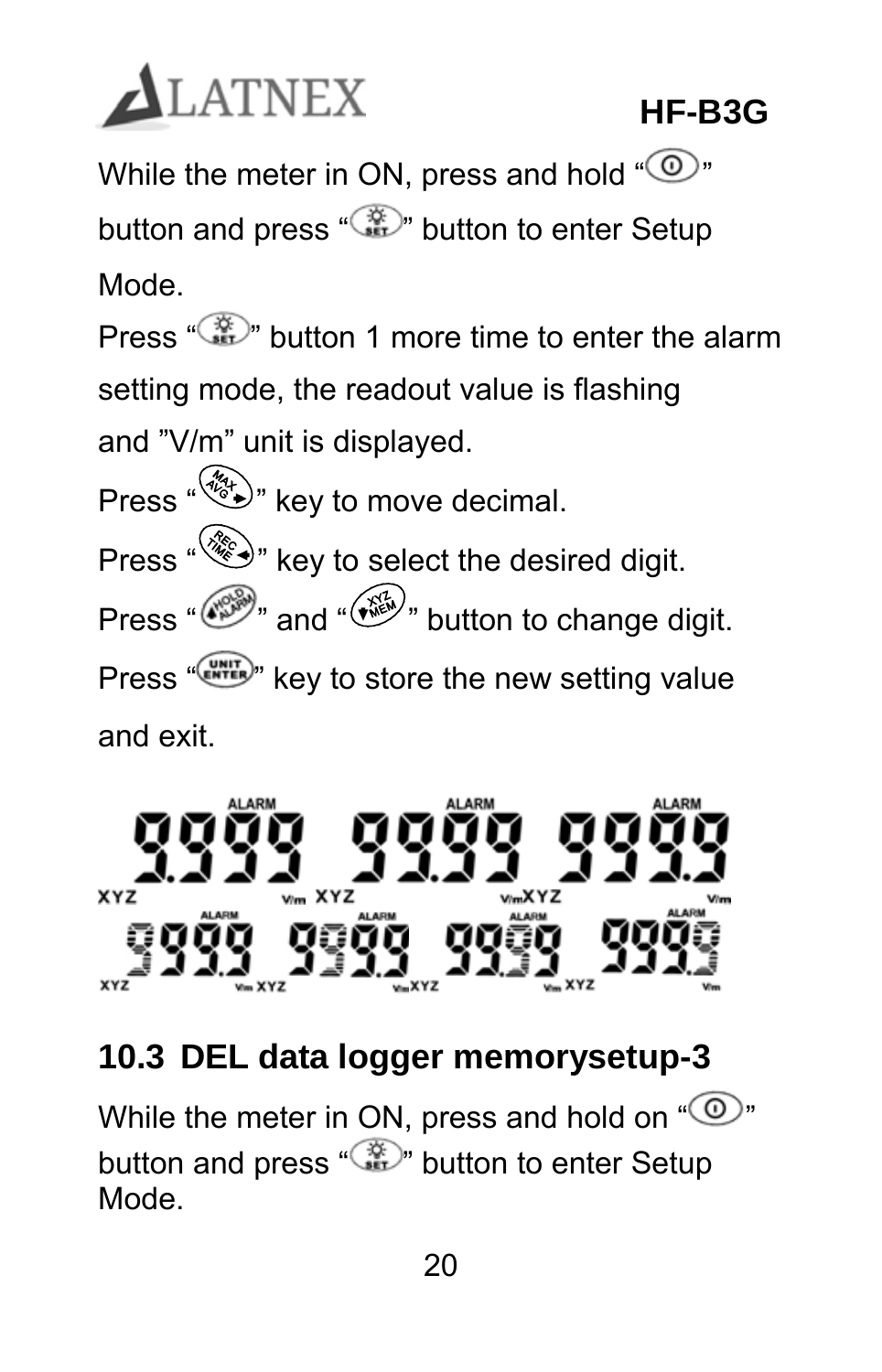

Press "  $\frac{1}{2}$ " button 2 more times to enter clear data logger memory mode  $(3.SET)$ .  $\overline{w}$  ass will show on the display.

To exit without clearing memory, press " (NHTER)" key To clear the memory, press " ( $\overbrace{\cdots}^{\text{even}}$ " then press "  $\overbrace{\cdots}^{\text{even}}$ "

### **10.4 Analog bar graph setup-4**

While the meter in ON, press hold " $\mathbb{O}$ " button and press "  $\mathbb{Z}^n$ , button to enter Setup Mode. Press "  $\mathbb{R}^n$  button 3 more times to : enter analogue bar graph setting mode. The "graph" unit is flashing. Current setting of x1, x10, or x100 is displayed at bottom of graph. X1 is normal setting. X10 is 10 times more sensitive, x100 is 100 times more sensitive.

Press "  $\mathbb{R}^m$  or " $\mathbb{R}^m$ " to select the desired value: **Summmmm** Į **SET SET** SET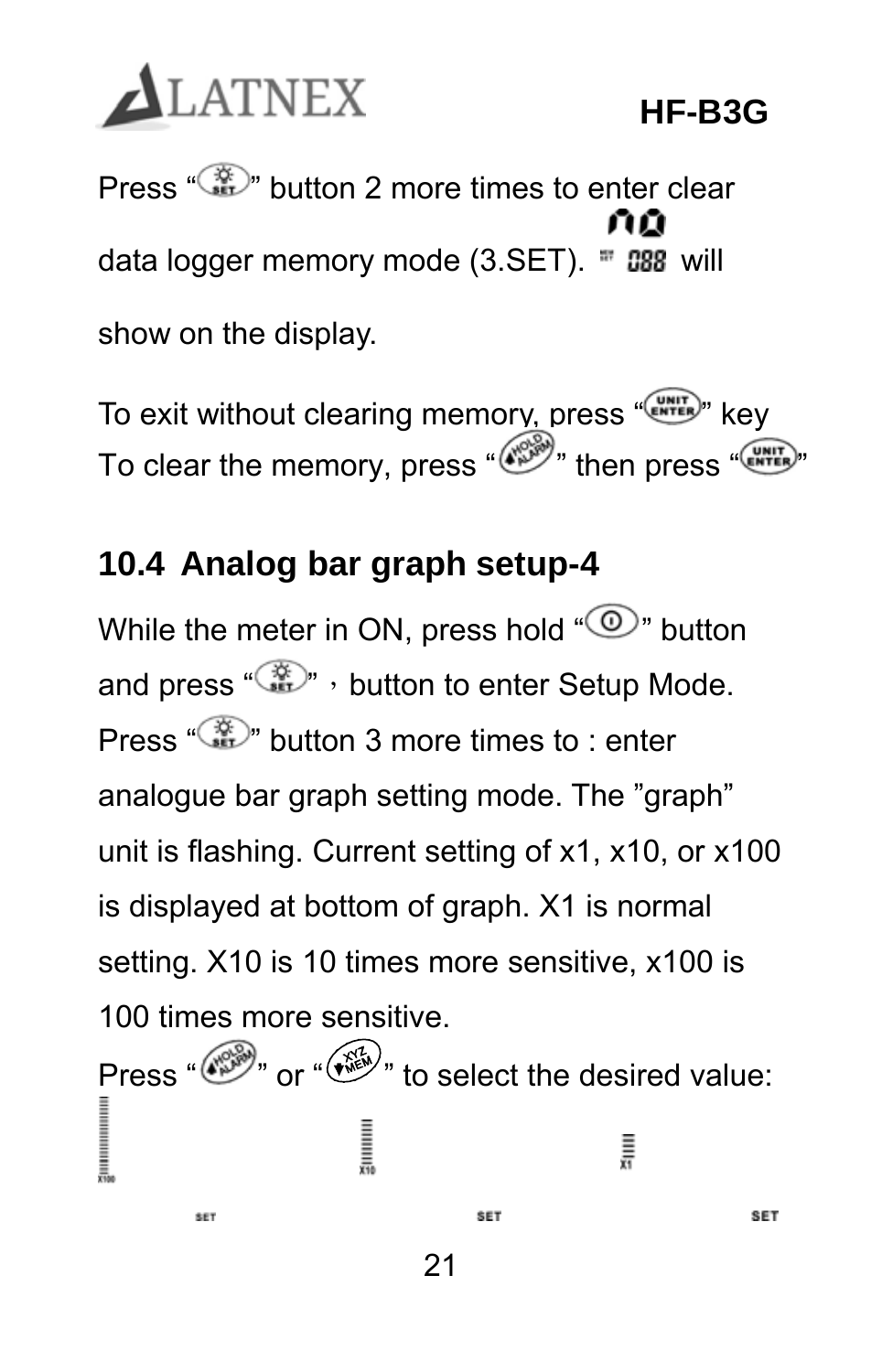

Press " (NHIT)" key to store the new setting value and exit.

### **10.5 Auto Power Off Time function setup-5**

While the meter is on, press and hold " $\circled{0}$ " button and press " $\mathbb{R}^n$ , button to enter the auto power off Setup Mode.

Press " we button 4 more times. Press "  $\mathbb{R}^n$  and " $\mathbb{R}^n$  button to change the value. Auto power off time default setting is 15 minutes. Maximum auto power off time : 99 minutes. Set value to 00 to disable auto power off. Press "  $\frac{W_{\text{ENTER}}}{W_{\text{ENTER}}}$ " key to store the new setting value and exit. The symbol  $\Theta$  is displayed.



### **10.6 Setting the calibration factor (CAL)-6**  Press hold " $\mathbb{O}$ " button and press " $\mathbb{Z}$ " button to enter Setup Mode.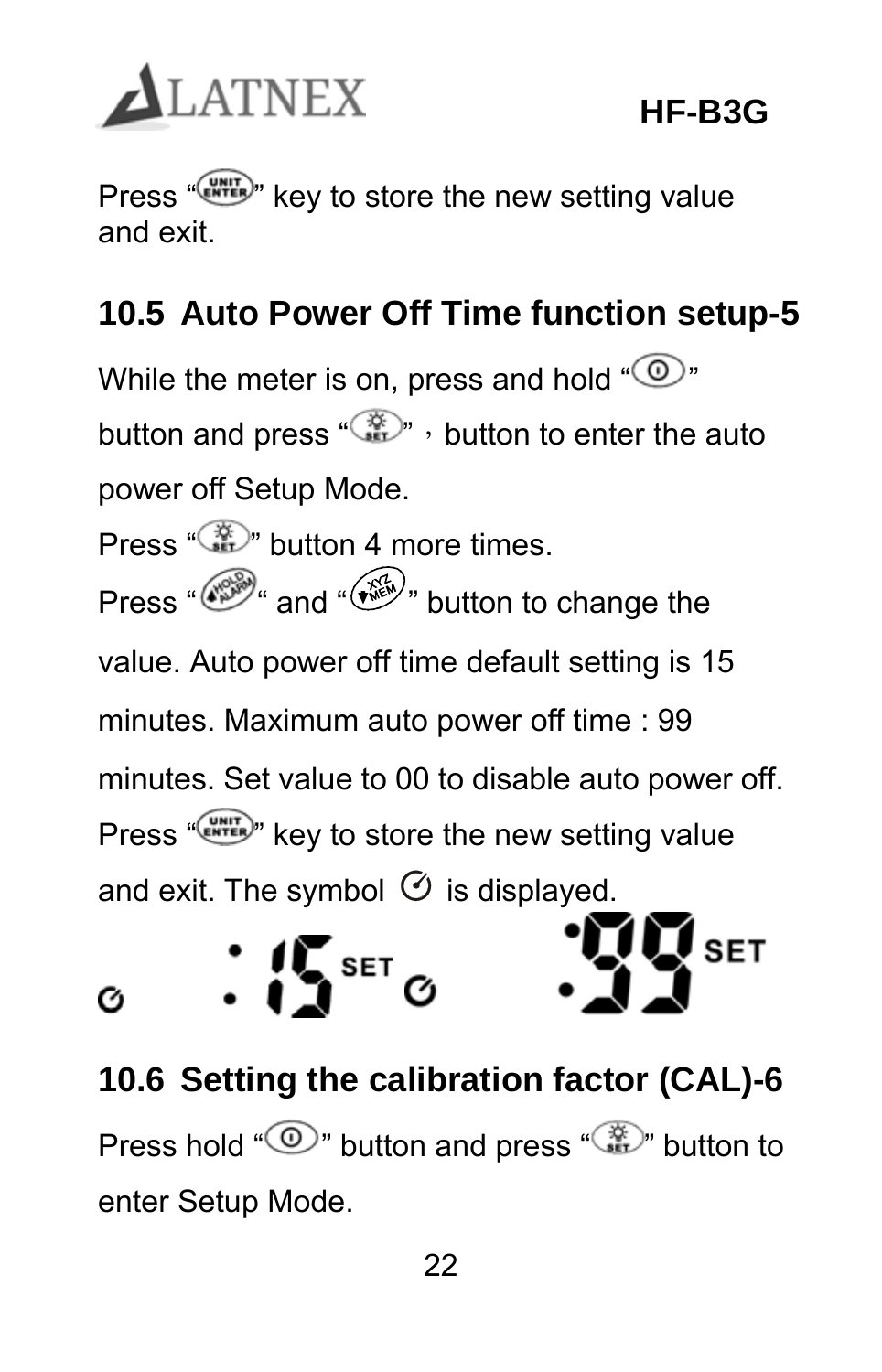# **ALATNEX**

CAL

Press " $\mathbb{Z}^n$  button 5 more times to enter the calibration factor setup mode, The CAL setting range is from 0.10 to 9.99. Default is 1.00 which is appropriate for most situations.

Use  $\bigotimes^{\omega}$  or  $\bigotimes^{\omega}$  to select the desired digit. Press " $\circled{^{\mathscr{C}\!\!\mathscr{P}}}$ " and " $\circled{^{\mathscr{C}\!\!\mathscr{P}}}$ " button to change the

digit

Press "("""""""" key to store the new setting value and exit.

mm 41.ILI

Calibration factor (CAL)

The calibration factor CAL serves to calibrate the display for a specific frequency when the frequency of a single signal is known. The field strength value measured internally is multiplied by the value of CAL that has been entered and the resulting value is displayed. The CAL factor is often used as a means of entering the sensitivity of the field sensor in terms of its frequency response in order to improve measurement accuracy.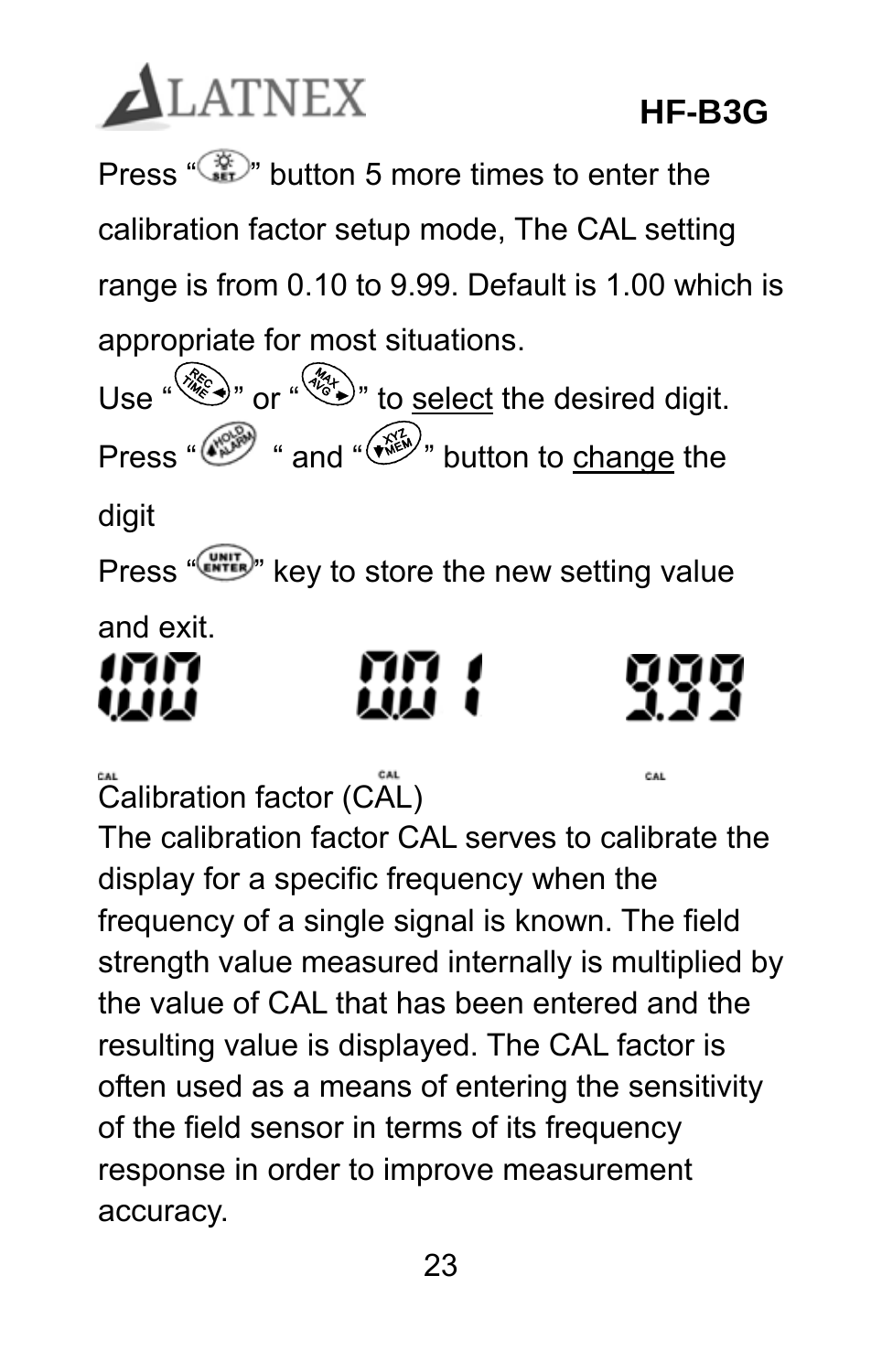

### **11 Making measurements**

Important :

The following effect will be noted with all field strength meters:

If the sensor is moved quickly, excessive field strength values could be displayed. This effect is caused by electrostatic charges.

Recommendation :

Hold the meter steady during the measurement.

### **12 Short-term measurements**

Application :

Use either the "instantaneous" or the "Max. instantaneous" mode, if the characteristics and orientation of the field are unknown when entering an area exposed to electromagnetic radiation.

#### Procedure :

Hold the meter at arm's length.

Make several measurements at various locations around your work place or the interested areas as described above. This is particularly important if the field conditions are unknown and possibly dangerous.

Pay special attention to measuring the vicinity of possible radiation sources. Apart from active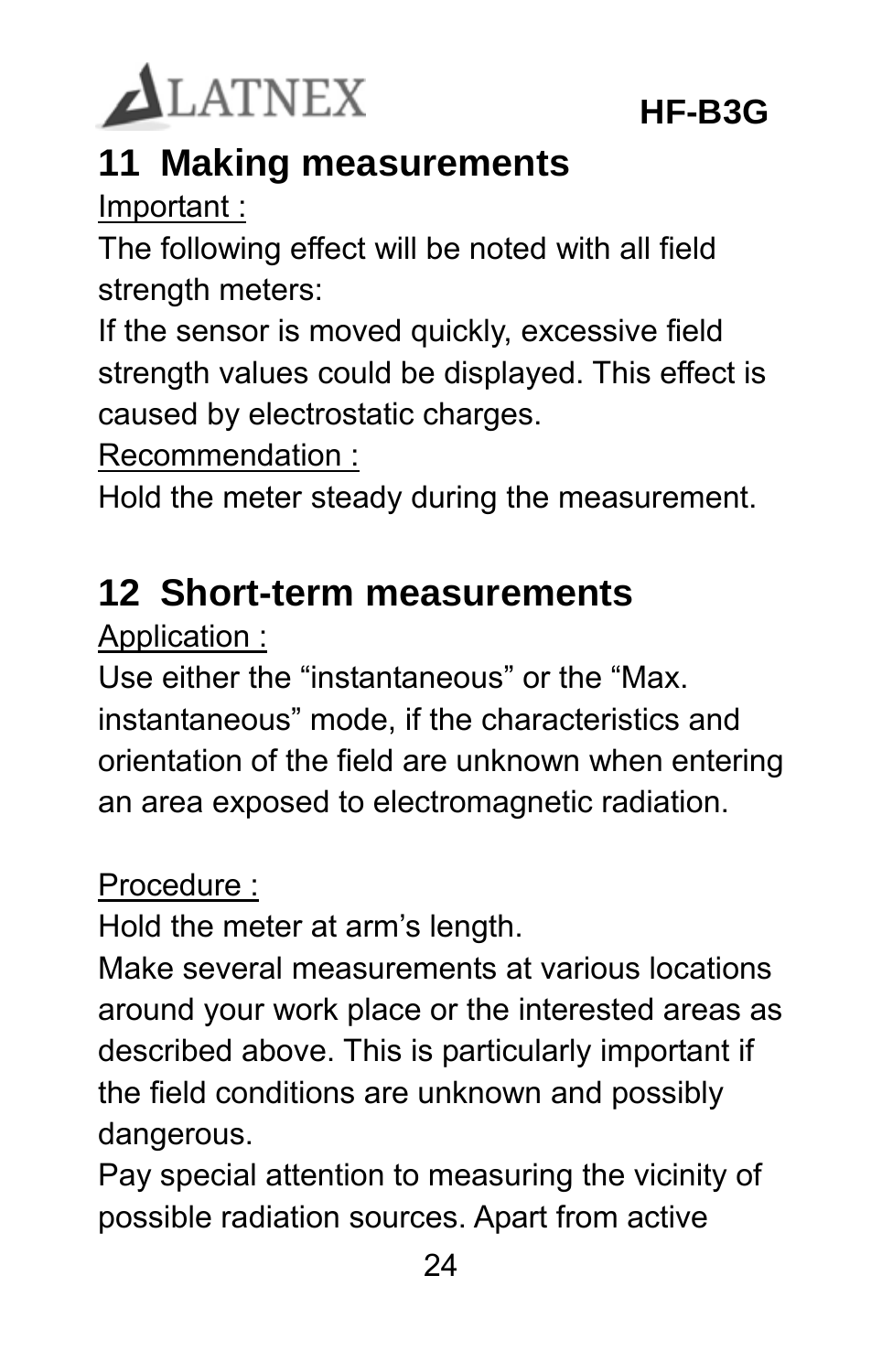

sources, those components connected to a source may also act as radiators. For example , the cables used in diathermy equipment may also radiate electromagnetic energy. Note that metallic objects within the field may locally concentrate or amplify the field from a distant source.

#### **13 Long-term exposure measurements Location**

Place the meter between yourself and the suspected source of radiation. Make measurements at those points where parts of your body are nearest to the source of radiation. **Note** : Use the "Average" or" Max average" modes only when the instantaneous measurement values are fluctuating greatly. You may fix the meter to a wooden or plastic tripod.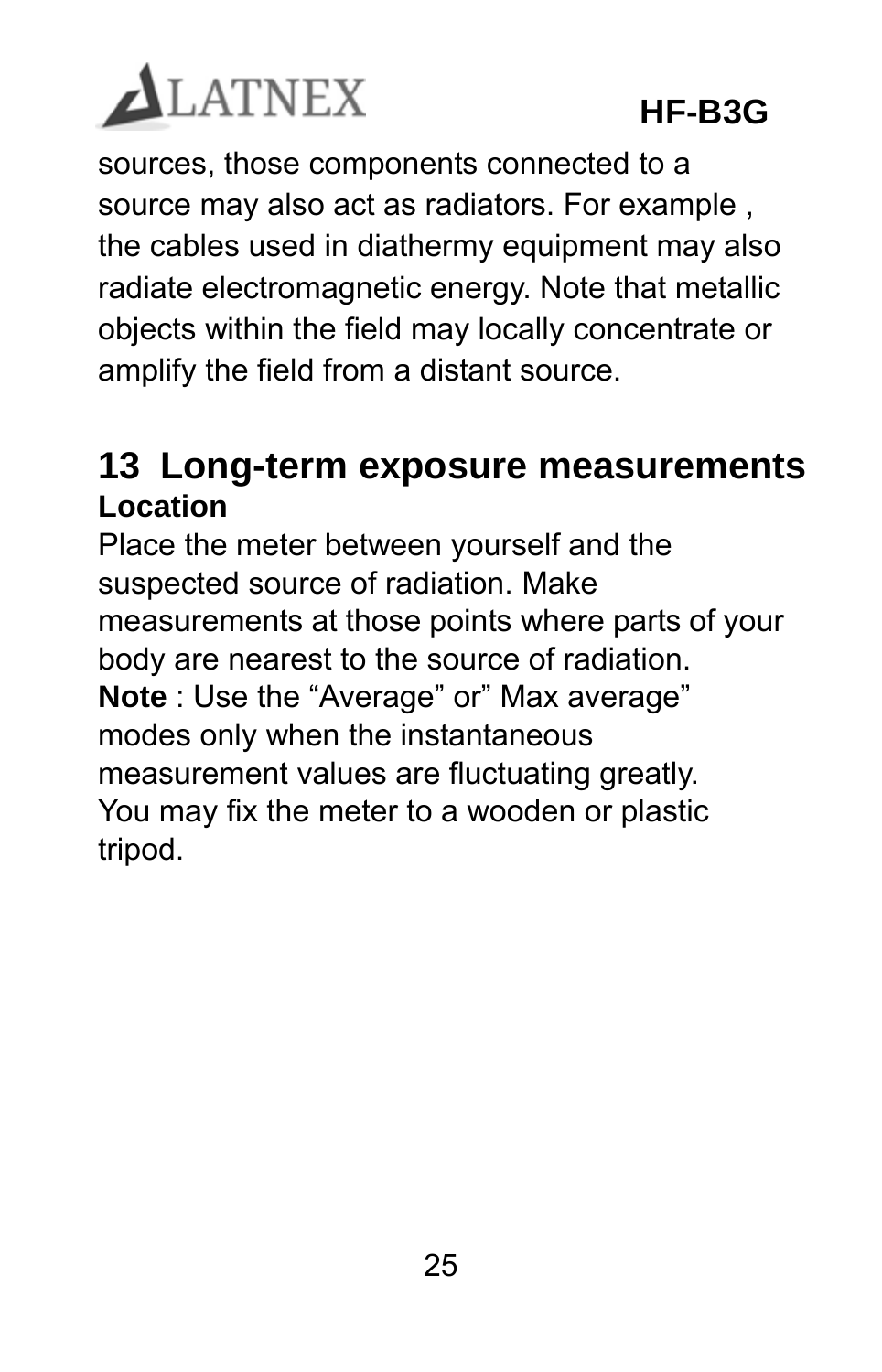

### **14 Safety Information**

### **CAUTION**

Before making a measurement, check if the low battery symbol"  $\boxed{\overline{.+}}$  " is shown on the display as soon as the meter is switched on. Change the battery if the symbol is displayed In the case of prolonged storage, it is preferable to remove the battery from the meter.

Avoid shaking the meter, particularly in the measurement mode.

The atmospheric condition outside specified limits and improper handling may adversely affect the accuracy and function of the meter.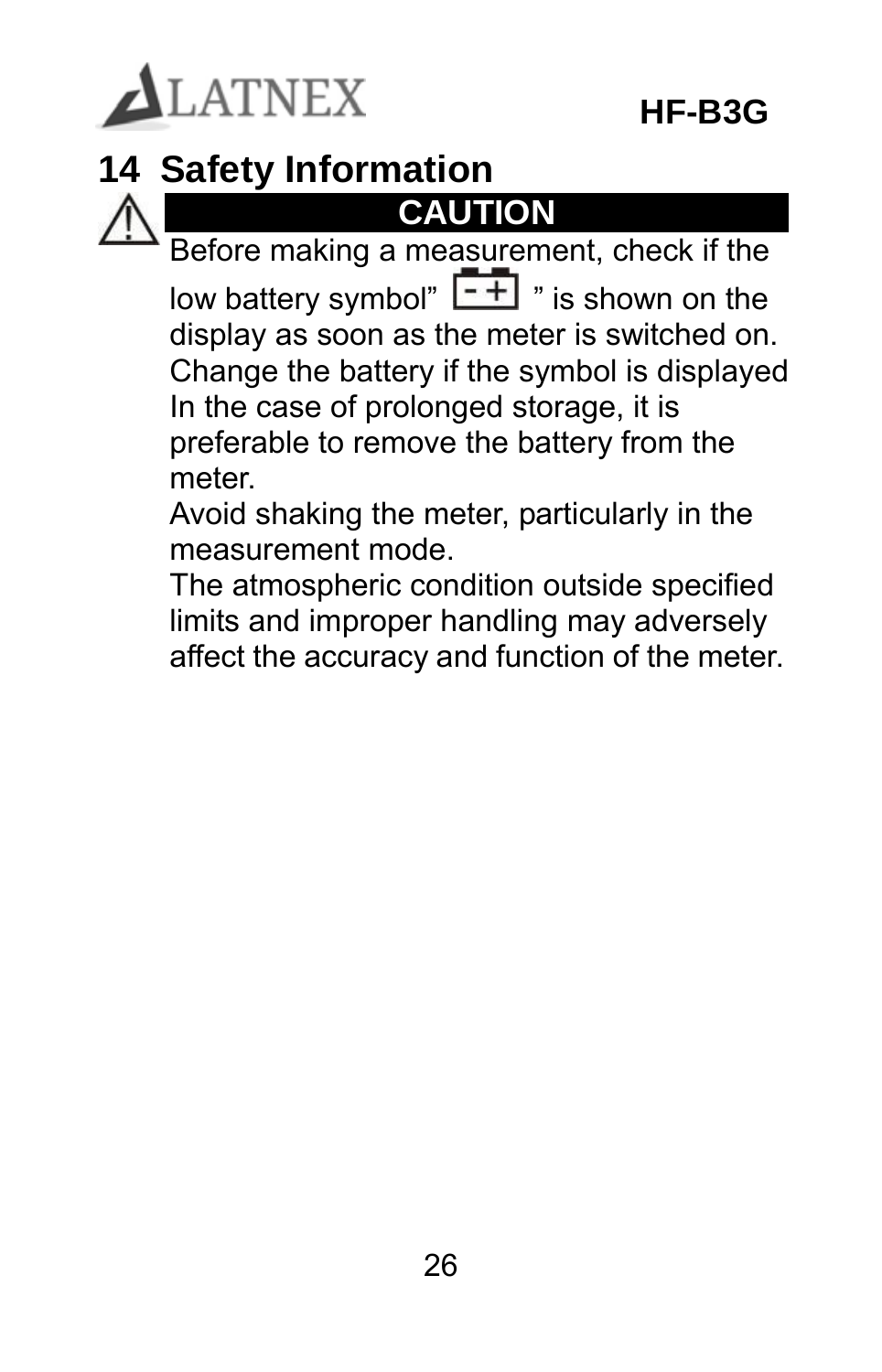LATNEX

### **15 Safety Information**



### **DANGER**

In some cases, work in the vicinity of powerful radiation sources can be a risk to your life. Be aware that persons with electronic implants (e.g. cardiac pacemakers) are subject to particular dangers in some cases. Observe the local safety regulations of the facility operation. Observe the operating instructions for equipment, which is used to generate, conduct, or consume electromagnetic energy. Be aware that secondary radiators (e.g. reflective objects such as a metallic fence) can cause a local amplification of the field. Be aware that the field strength in proximity to radiators increases proportionally to the inverse cube of the distance. This means that enormous field strengths can result in the immediate vicinity of small radiation sources (e.g. leak in wave guides, inductive ovens) Field strength measuring devices can underrate pulsed signals. Particularly with radar signals, significant measurement errors can arise. All field strength measuring devices have a limited specified frequency range. Fields with spectral components outside of this frequency range are generally incorrectly evaluated and tend to be underrated. Before using field strength measuring devices, you should thus be certain that all field components to be measured lie in the specified frequency range of the measuring device.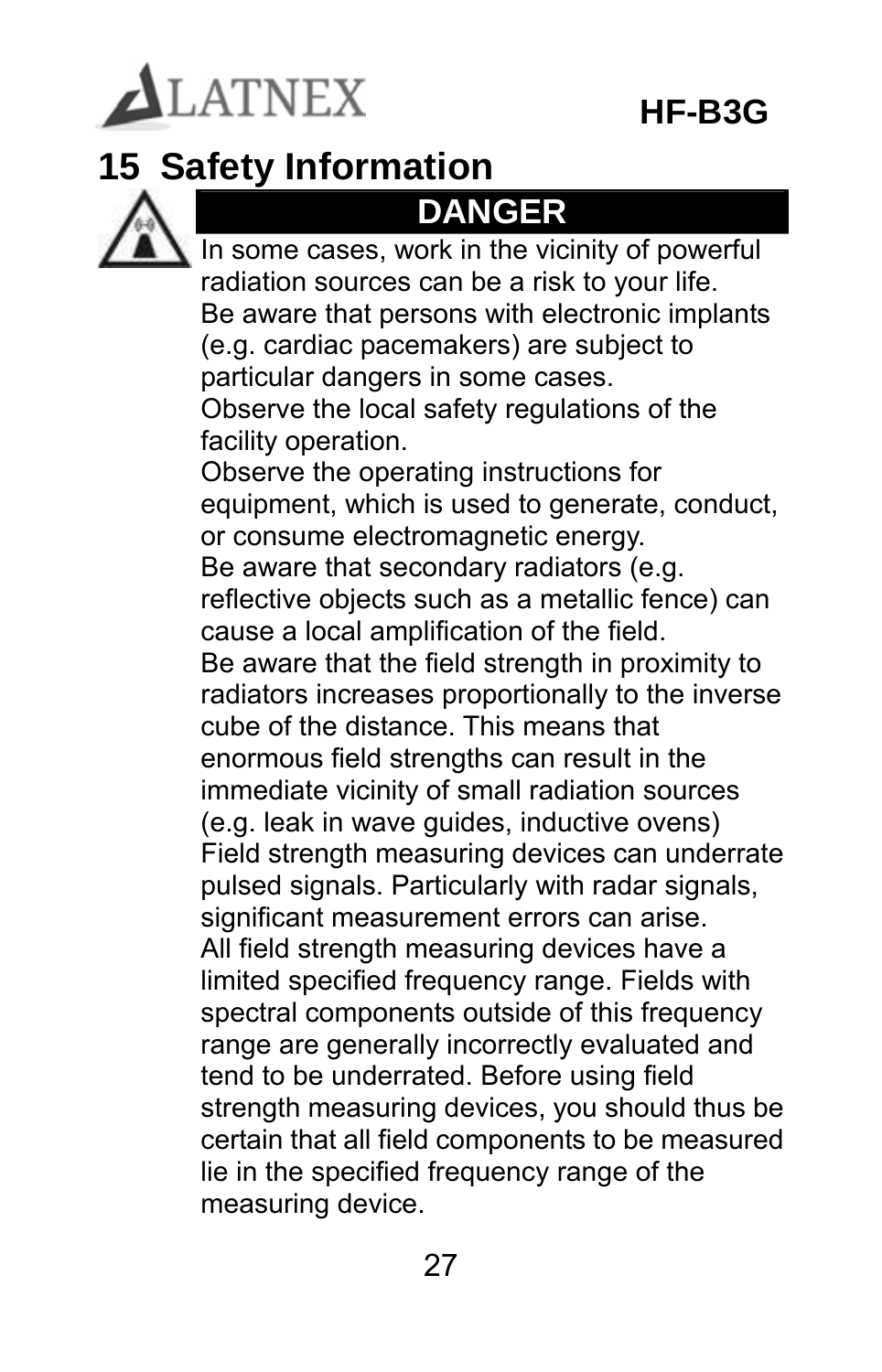

### **16 Battery replacement**



#### WARNING

- If the symbol " $\boxed{\phantom{2}^{\bullet}}$ " appears on the LCD, please replace the battery immediately
- Turn off the instrument.
- Remove the battery cover
- Replace the battery.
- Install the battery cover.



Be sure to turn unit off after use to conserve battery life.

### **17 Safety Precaution**

- For cleaning the instrument use a soft dry cloth. Never use a wet cloth, solvents or water, etc..
- Operation Altitude : Up to 2000M.
- Operating Environment : Indoors use. This instrument has been designed for being used in an environment of pollution degree 2.

### **18 End of life**



**Caution :** this symbol indicates that equipment and its accessories shall be subject to a separate collection and correct disposal